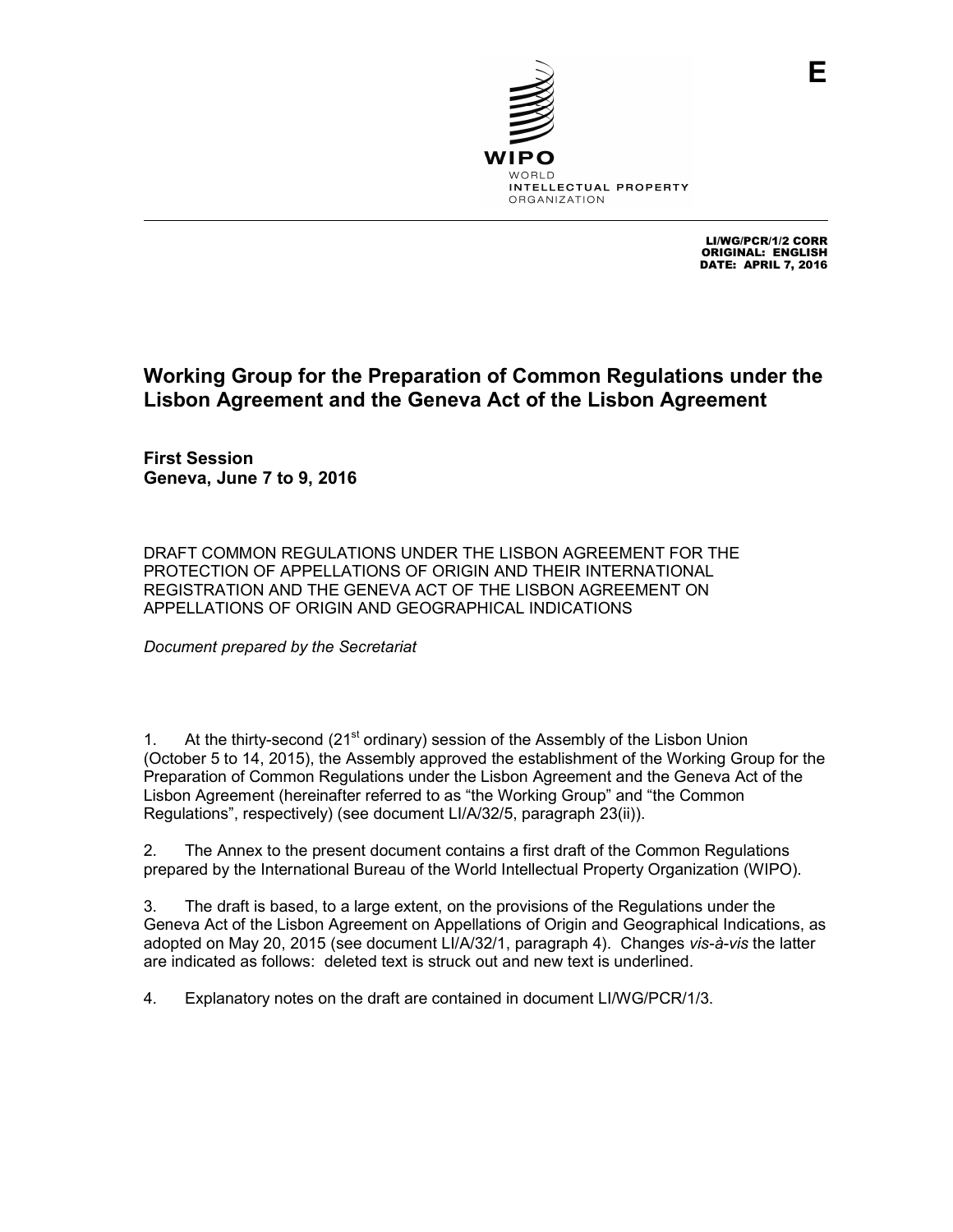*5. The Working Group is invited to consider and comment on the draft contained in the Annex to the present document.* 

[Annex follows]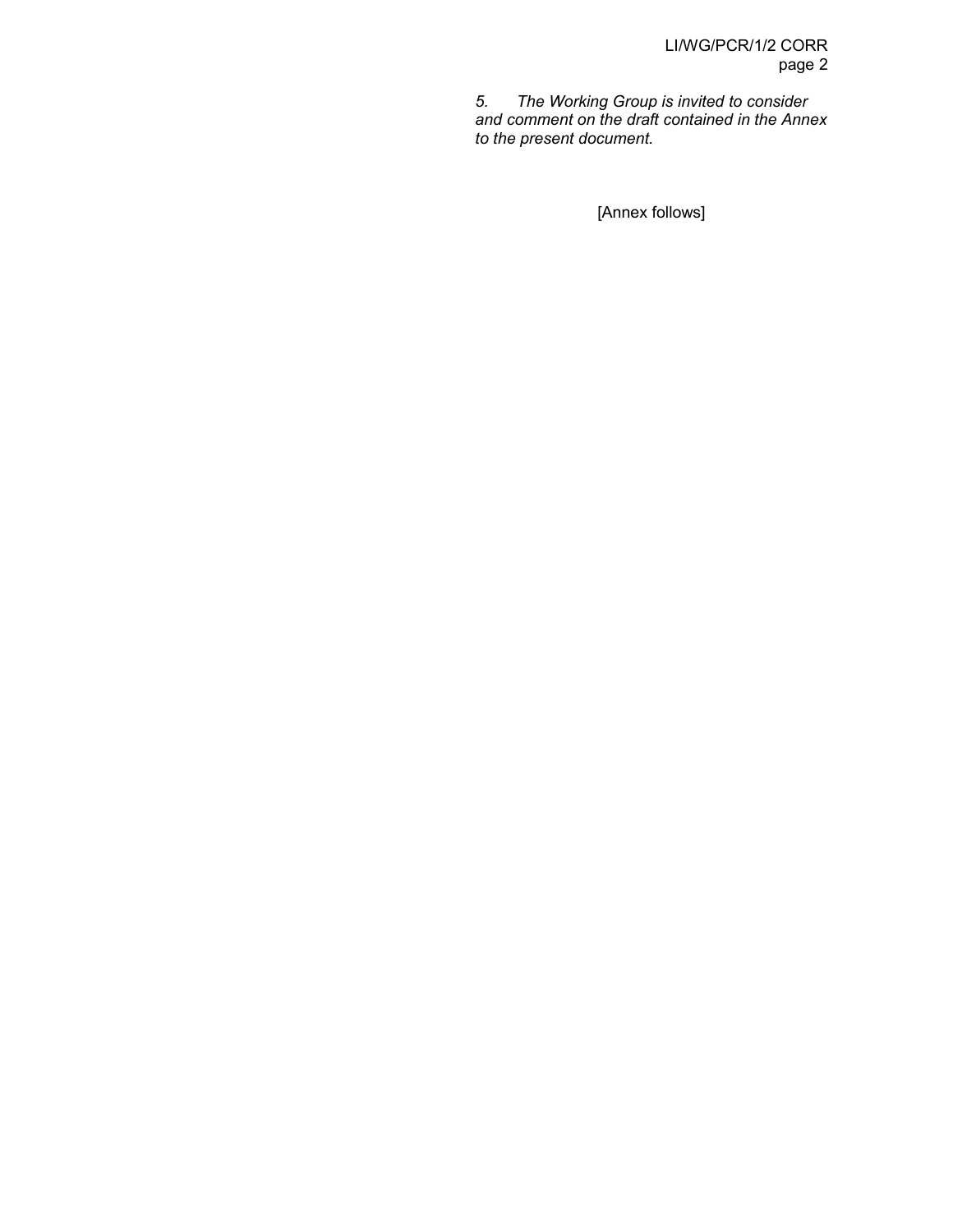#### DRAFT COMMON REGULATIONS UNDER THE LISBON AGREEMENT FOR THE PROTECTION OF APPELATIONS OF ORIGIN AND THEIR INTERNATIONAL REGISTRATION AND THE GENEVA ACT OF THE LISBON AGREEMENT ON APPELLATIONS OF ORIGIN AND GEOGRAPHICAL INDICATIONS

List of Rules

### *Chapter I: Introductory and General Provisions*

- Rule 1: Abbreviated ExpressionsDefinitions
- Rule 2: Calculation of Time Limits
- Rule 3: Working Languages<br>Rule 4: Competent Authority
- **Competent Authority**

#### *Chapter II: Application and International Registration*

| Rule $5$ : | Requirements Concerning the Application |  |
|------------|-----------------------------------------|--|
|            |                                         |  |

- Rule 6: Irregular Applications
- Rule 7: Entry in the International Register<br>Rule 7bis: Date of the International Registrat

Date of the International Registration and of Its Effects<br>Fees

Rule  $8$ :

#### *Chapter III: Refusal and Other Actions in Respect of International Registration*

| Rule 9: | Refusal |
|---------|---------|
|---------|---------|

- Rule 10: Irregular Notification of Refusal
- Rule 11: Withdrawal of Refusal
- Rule 12: Notification of Grant of Protection
- Rule 13: Notification of Invalidation of the Effects of an International Registration in a Contracting Party
- Rule 14: Notification of Transitional Period Granted to Third Parties<br>Rule 15: Modifications
- **Modifications**
- Rule 16: Renunciation of Protection<br>Rule 17: Cancellation of an Internati
- Cancellation of an International Registration
- Rule 18: Corrections Made to the International Register

#### *Chapter IV: Miscellaneous Provisions*

- Rule 19: Publication<br>Rule 20: Extracts fro
- Extracts from the International Register and Other Information Provided by the International Bureau
- Rule 21: Signature
- Rule 22: Date of Dispatch of Various Communications
- Rule 23: Modes of Notification by the International Bureau
- Rule 24: Administrative Instructions<br>
Rule 25: Entry into Force; Transition
- Entry into Force; Transitional Provisions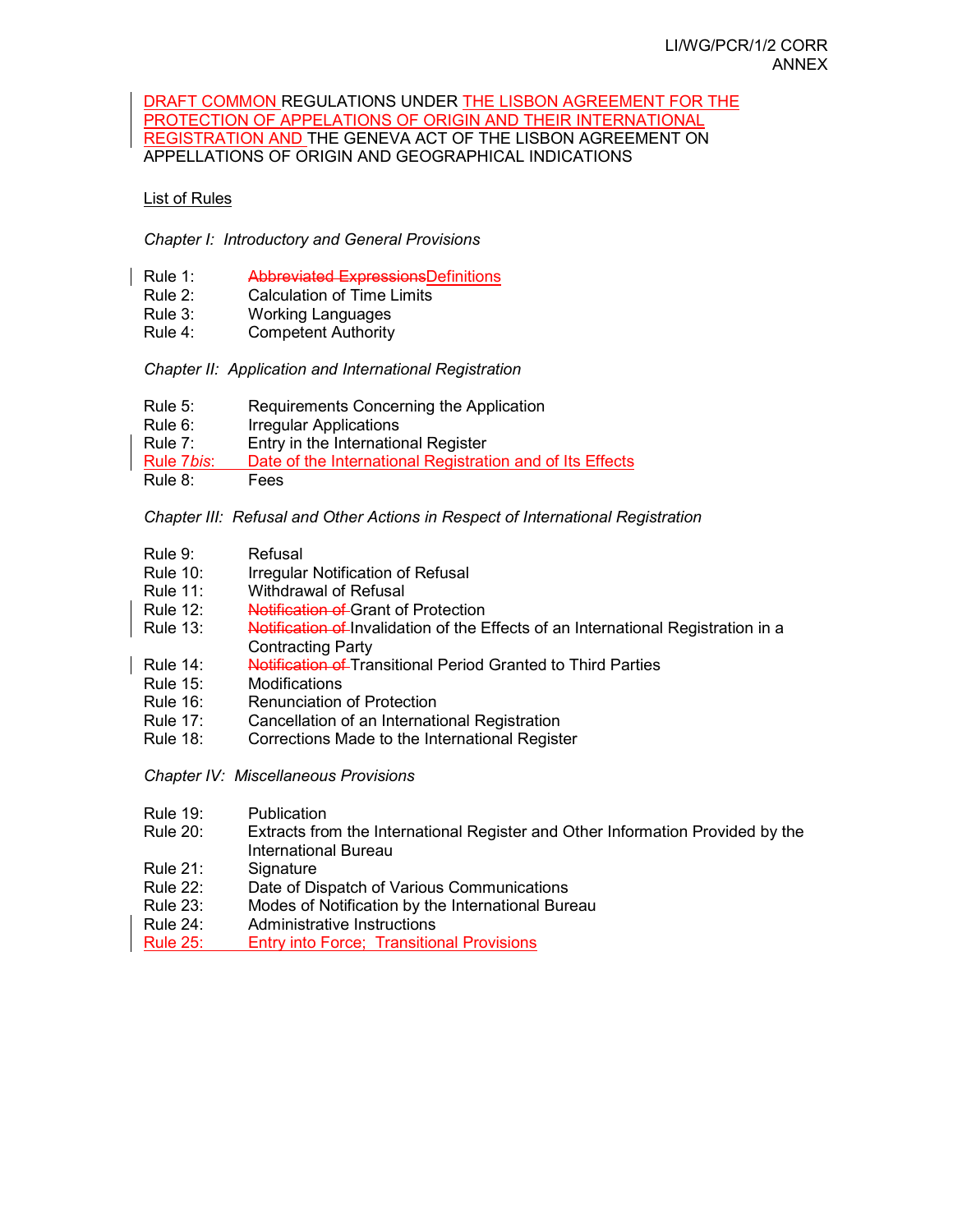### **Chapter I Introductory and General Provisions**

#### **Rule 1**

#### Abbreviated ExpressionsDefinitions

(1) *[Abbreviated Expressions]* For the purposes of these Regulations, unless expressly stated otherwise:

(i) "Geneva Act" means the Geneva Act of the Lisbon Agreement on Appellations of Origin and Geographical Indications of May 20, 2015;

(ii) any reference to the 1967 Act shall be understood to refer to the Lisbon Agreement for the Protection of Appellations of Origin and Their International Registration of October 31, 1958, whenever the Lisbon Agreement of October 31, 1958, is applicable rather than the 1967 Act;

 $(H)(iii)$  abbreviated expressions which are used in these Regulations and are defined in Articles 1 and 2(1) of the Geneva Act shall have the same meaning in these Regulationsas in that Act;

 $(H<sub>i</sub>)(iv)$  "Rule" refers to a rule of these Regulations;

(iii)(v) "Administrative Instructions" means the Administrative Instructions referred to in Rule 24;

 $(iw)(vi)$  "Official Form" means a form drawn up by the International Bureau;

(vii) "communication" means any application or any request, declaration, notification, invitation or information relating to or accompanying an application or an international registration that is addressed to a Competent Authority, the International Bureau, or, in the case of Article 5(3) of the Geneva Act, the beneficiaries or the natural person or legal entity referred to in its Article 5(2)(ii);

(viii) "application governed by the 1967 Act" means an application that is filed under the 1967 Act as regards the mutual relations of Contracting Parties that are:

- both party to the 1967 Act and none of them is party to the Geneva Act, or

- both party to the 1967 Act and only one of them is party to the Geneva Act;

(ix) "application governed by the Geneva Act" means an application that is filed

under the Geneva Act as regards the mutual relations of Contracting Parties that are both party to the Geneva Act;

 $(\psi)(x)$  "refusal" means the declaration referred to in Article 5(3) of the 1967 Act or in Article 15 of the Geneva Act.

(2)<sup>1</sup> [Correspondence Between Some Expressions Used in the 1967 Act and the Geneva Act] For the purposes of these Regulations,

(i) reference to "Contracting Party" shall be deemed, where appropriate, to include a reference to "country" as referred to in the 1967 Act;

(ii) reference to "Contracting Party of Origin" shall be deemed, where appropriate, to include a reference to "country of origin" as referred to in the 1967 Act;

(iii) reference to "publication" in Rule 19 shall be deemed, where appropriate, to include a reference to a publication in the periodical as referred to in Article 5(2) of the 1967 Act, whatever the medium used for its publication.

 $\overline{1}$ 

<sup>1</sup> In the English version, reference to "good" shall be deemed, where appropriate, to include a reference to "product" as referred to in the 1967 Act.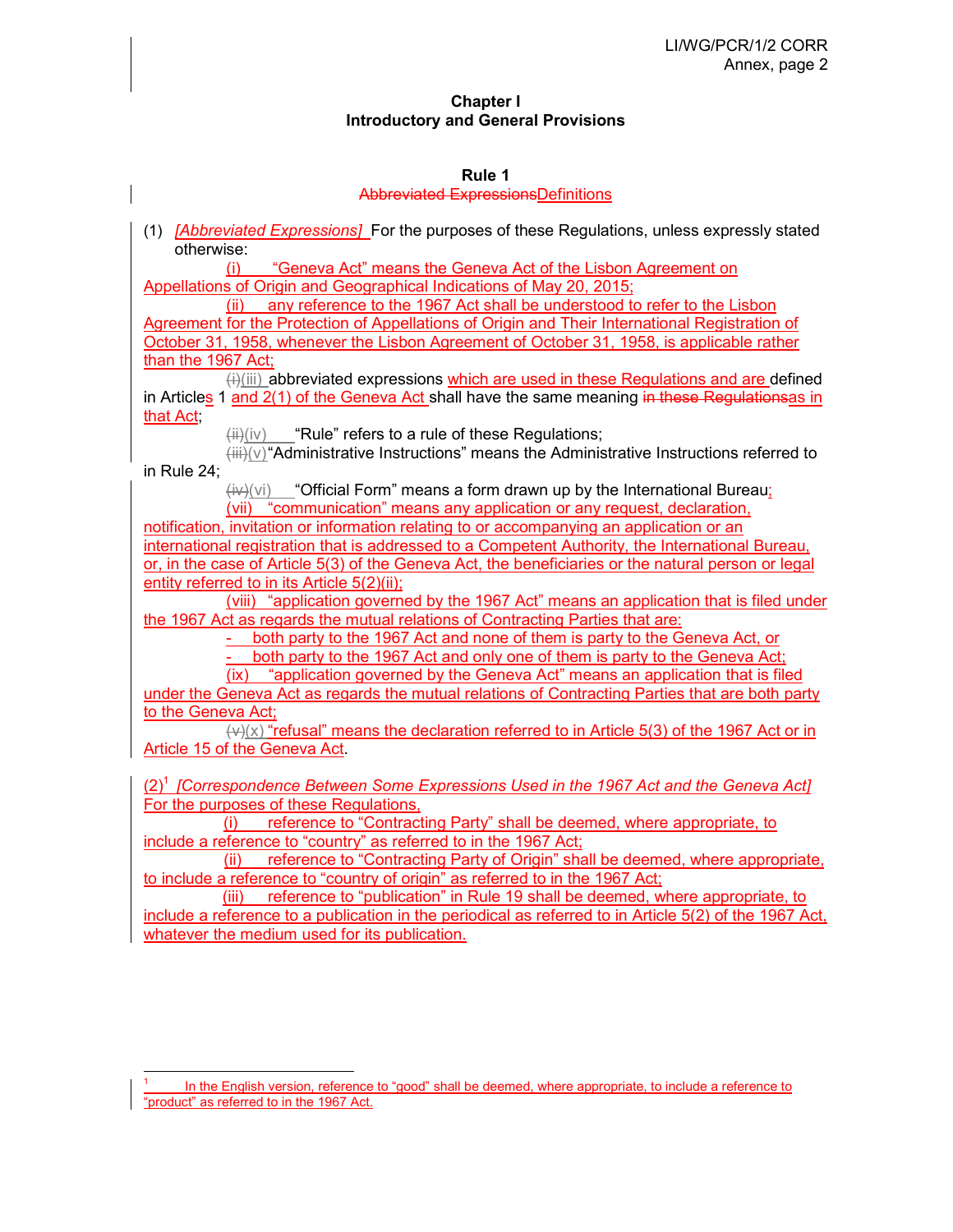#### **Rule 2**

#### Calculation of Time Limits

(1) *[Periods Expressed in Years]* A period expressed in years shall expire in the subsequent year on the same day and month as the day and month of the event from which the period starts to run, except that, where the event occurred on February 29, the period shall expire on February 28 of the subsequent year.

(2) *[Periods Expressed in Months]* A period expressed in months shall expire in the relevant subsequent month on the same day as the day of the event from which the period starts to run, except that, where the relevant subsequent month has no day with the same number, the period shall expire on the last day of that month.

(3) *[Expiry on a Day Which Is Not a Working Day for the International Bureau or a Competent Authority]* If the period of a time limit applying to the International Bureau or a Competent Authority expires on a day which is not a working day for the International Bureau or a Competent Authority, the period shall, notwithstanding paragraphs (1) and (2), expire for the International Bureau or the Competent Authority, as the case may be, on the first subsequent working day.

#### **Rule 3** Working Languages

(1) *[Application]* The application shall be in English, French or Spanish.

(2) *[Communications Subsequent to the International Application]* Any communication concerning an application or an international registration shall be in English, French or Spanish, at the choice of the Competent Authority concerned or, in the case of Article 5(3) of the Geneva Act, at the choice of the beneficiaries or the natural person or legal entity referred to in its Article 5(2)(ii). Any translation needed for the purposes of these procedures shall be made by the International Bureau.

(3) *[Entries in the International Register and Publication]* Entries in the International Register and publication of such entries by the International Bureau shall be in English, French and Spanish. The translations needed for those purposes shall be made by the International Bureau. However, the International Bureau shall not translate the appellation of origin or the geographical indication.

(4) *[Transliteration of the Appellation of Origin or Geographical Indication]* Where the application contains a transliteration of the appellation of origin or the geographical indication in accordance with Rule 5(2)(b), the International Bureau shall not check whether the transliteration is correct.

(5) *[Translations of the Appellation of Origin for Applications Governed by the 1967 Act]*  Where an application governed by the 1967 Act contains one or more translations of the appellation of origin, in accordance with Rule 5(6)(v), the International Bureau shall not check whether the translations are correct.

#### **Rule 4**  Competent Authority

(1) *[Notification to the International Bureau]* (a) Upon accession, each Each Contracting Party shall notify the International Bureau of the name and contact details of its Competent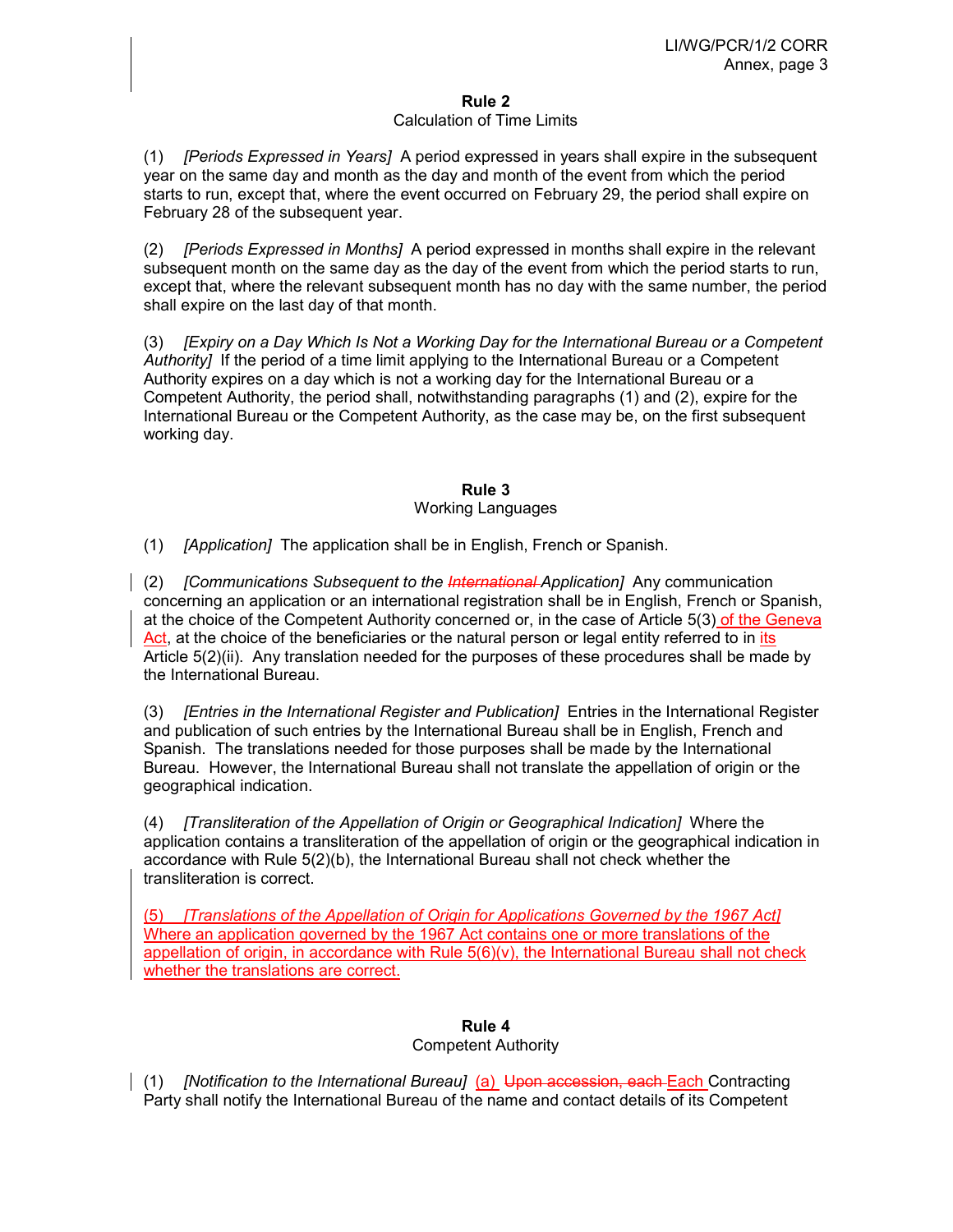Authority, i.e. the authority it has designated to present applications and other communicationsnotifications to, and receive notifications communications from, the International Bureau.

(b) In addition, such the Competent Authority of a Contracting Party to the Geneva Act shall make available information on the applicable procedures in its territory the Contracting Party for the enforcement of rights in appellations of origin and geographical indications.

(2) *[One Authority or Different Authorities]* The notification referred to in paragraph (1) shall, preferably, indicate a single Competent Authority. When a Contracting Party notifies different Competent Authorities, this notification shall clearly indicate their respective competence in respect of the presentation of applications and other communications to, and the receipt of notifications communications from, the International Bureau.

(3) *[Modifications]* Contracting Parties shall notify the International Bureau of any change in the particulars referred to in paragraph (1). However, the International Bureau may *ex officio* take cognizance of a change in the absence of a notification where it has clear indications that such a change has taken place.

### **Chapter II Application and International Registration**

### **Rule 5**

Requirements Concerning the Application

(1) *[Filing]* The application shall be filed with the International Bureau on the Official Form provided to that end and shall be signed by the Competent Authority presenting it or, in the case of Article 5(3) of the Geneva Act, the beneficiaries or the natural person or legal entity referred to in its Article 5(2)(ii).

(2) *[Application – Mandatory Contents]* (a) The application shall indicate:

(i) the Contracting Party of Origin;

(ii) the Competent Authority presenting the application or, in the case of Article 5(3) of the Geneva Act, details identifying the beneficiaries or the natural person or legal entity referred to in its Article 5(2)(ii);

(iii) the beneficiaries, designated collectively or, where collective designation is not possible, by name, or in the case of an application governed by the Geneva Act the natural person or legal entity having legal standing under the law of the Contracting Party of Origin to assert the rights of the beneficiaries or other rights in the appellation of origin or the geographical indication;

(iv) the appellation of origin or the geographical indication for which registration is sought, in the official language of the Contracting Party of Origin or, where the Contracting Party of Origin has more than one official language, in one or more of those official languages for an application governed by the 1967 Act, or in the official language or languages in which the appellation of origin or the geographical indication is contained in the registration, act or decision, by virtue of which protection is granted in the Contracting Party of Origin<sup>2</sup> in the case of an application governed by the Geneva Act;

(v) the good or goods to which the appellation of origin, or the geographical indication, applies, as precisely as possible;

(vi) the geographical area of origin or the geographical area of production or the geographical area of origin of the good or goods;

<sup>-&</sup>lt;br>2 The application of Rule  $5(2)(a)(iv)$  and Rule  $5(2)(b)$  is subject to the provisions of Rule 3(3) and (4).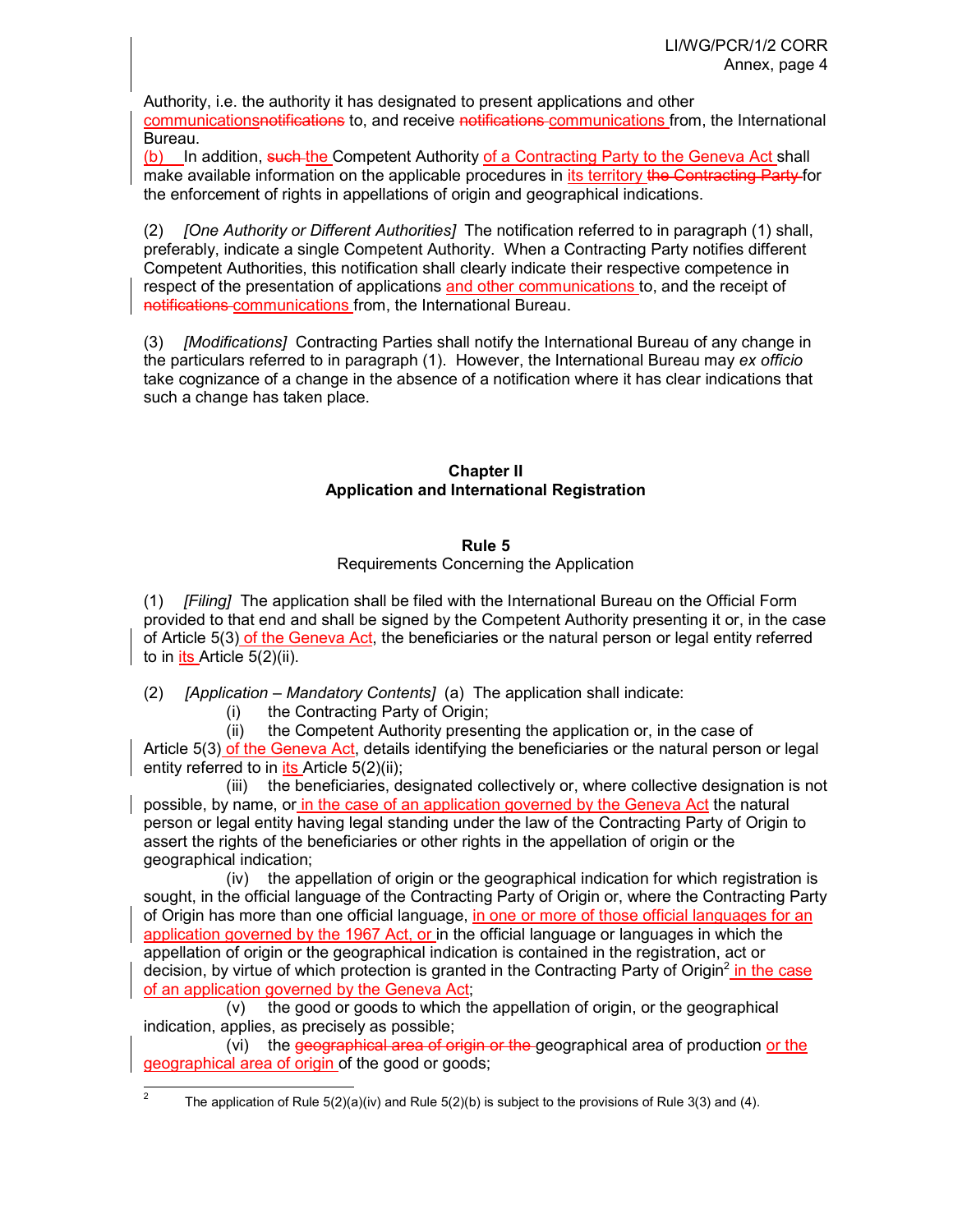(vii) the identifying details, including the date of the registration, the legislative or administrative act, or the judicial or administrative decision, by virtue of which protection is granted to the appellation of origin, or to the geographical indication, in the Contracting Party of Origin.

(b) If they are not in Latin characters, the application shall include a transliteration of the names of the beneficiaries or the natural person or legal entity referred to in Article 5(2)(ii) of the Geneva Act, of the geographical area of production or the geographical area of origin, and of the appellation of origin or the geographical indication for which registration is sought. The transliteration shall use the phonetics of the language of the application<sup>1</sup>.

(c) The application shall be accompanied by the registration fee and any other fees, as specified in Rule 8.

(3) *[Application Governed by the Geneva Act – Particulars Concerning the Quality, Reputation or Characteristic(s)]* (a) To the extent that a Contracting Party that is party to the Geneva Act requires that, for the protection of a registered appellation of origin or geographical indication in its territory, the application governed by the Geneva Act further indicate particulars concerning, in the case of an appellation of origin, the quality or characteristics of the good and its connection with the geographical environment of the geographical area of production, and, in the case of a geographical indication, the quality, reputation or other characteristic of the good and its connection with the geographical area of origin, it shall notify that requirement to the Director General.

(b) In order to meet such a requirement, particulars as referred to in subparagraph (a) shall be provided in a working language, but they shall not be translated by the International Bureau.

(c) An application that is not in accordance with a requirement as notified by a Contracting Party under subparagraph (a) shall, subject to Rule 6, have the effect that protection is renounced in respect of that Contracting Party.

(4) *[Application Governed by the Geneva Act – Signature and/or Intention to Use]* (a) To the extent that a Contracting Party of the Geneva Act requires that for protection of a registered appellation of origin or geographical indication the application governed by the Geneva Act be signed by a person having legal standing to assert the rights conferred by such protection, it shall notify that requirement to the Director General.

(b) To the extent that a Contracting Party requires that for protection of a registered appellation of origin or geographical indication the application governed by the Geneva Act be accompanied by a declaration of intention to use the registered appellation of origin or geographical indication in its territory or a declaration of intention to exercise control over the use by others of the registered appellation of origin or geographical indication in its territory, it shall notify that requirement to the Director General.

(c) An application governed by the Geneva Act that is not signed in accordance with subparagraph (a), or that is not accompanied by a declaration indicated in subparagraph (b), shall, subject to Rule 6, have the effect that protection is renounced in respect of the Contracting Party requiring such signature or declaration, as notified under subparagraphs (a) and (b).

(5) *[Application Governed by the Geneva Act – Protection Not Claimed for Certain Elements of the Appellation of Origin or the Geographical Indication]* The application governed by the Geneva Act shall indicate whether or not, to the best knowledge of the applicant, the registration, the legislative or administrative act, or the judicial or administrative decision, by virtue of which protection is granted to the appellation of origin, or to the geographical indication, in the Contracting Party of Origin that is party to the Geneva Act, specifies that protection is not granted for certain elements of the appellation of origin or the geographical indication. Any such elements shall be indicated in the application in a working language.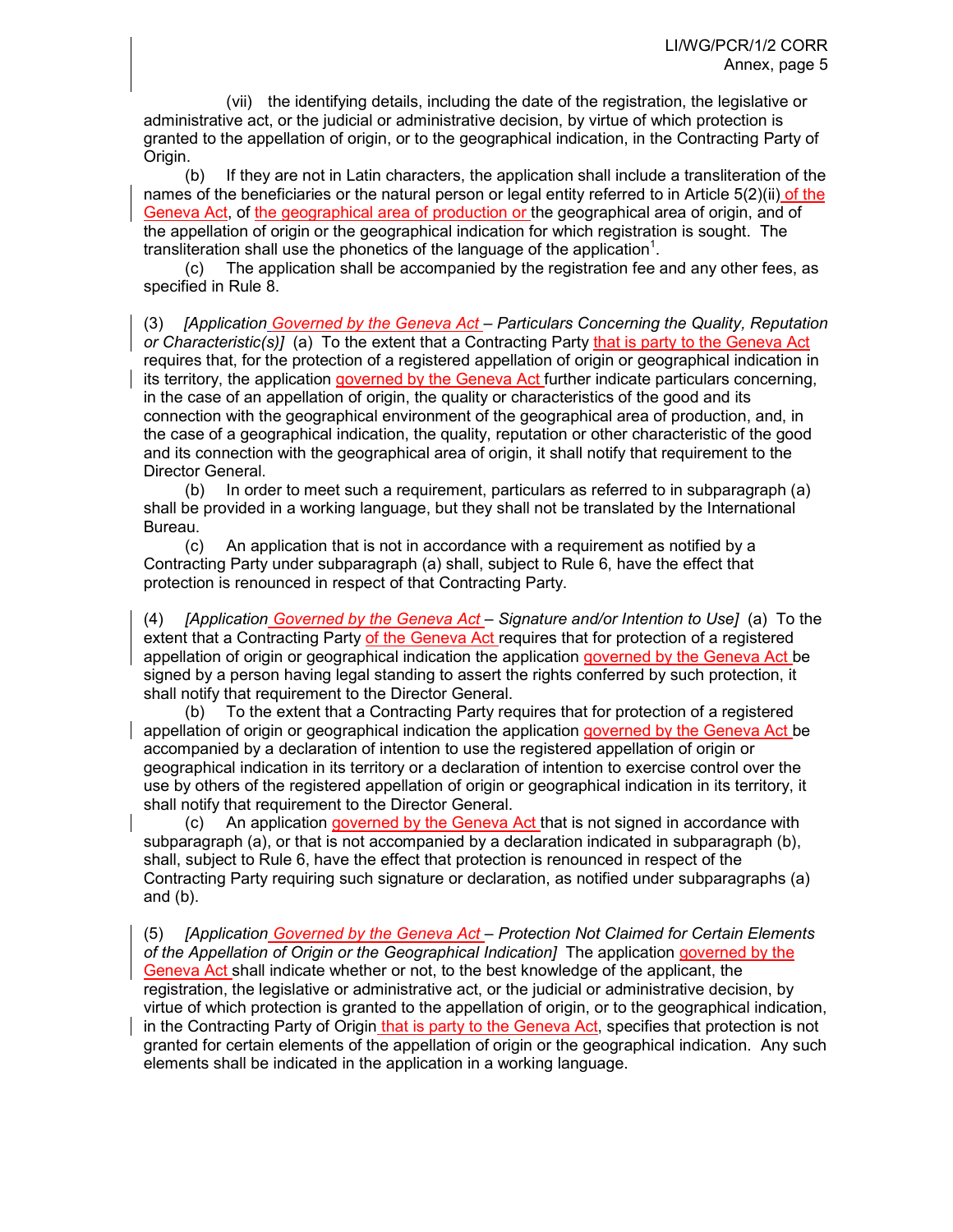- (6) *[Application Optional Contents]* (a) The application may indicate or contain:
	- (i) the addresses of the beneficiaries;
	- (ii) a declaration that protection is renounced in one or more Contracting Parties;

(iii) a copy in the original language of the registration, the legislative or

administrative act, or the judicial or administrative decision, by virtue of which protection is granted to the appellation of origin or the geographical indication in the Contracting Party of Origin;

(iv) a statement to the effect that protection is not claimed for certain elements of the appellation of origin for applications governed by the 1967 Act, or for certain elements, other than those referred to in paragraph (5), of the appellation of origin or the geographical indication for applications governed by the Geneva Act;

(v) one or more translations of the appellation of origin, in as many languages as the Competent Authority of the country of origin wishes for applications governed by the 1967 Act;

(vi) any further information the Competent Authority of the Contracting Party of Origin that is party to the 1967 Act wishes to provide concerning the protection granted to the appellation of origin in that country, such as additional particulars of the area of production of the product and a description of the connection between the quality or characteristics of the good and its geographical environment.

(b) Particulars as referred to in subparagraphs (a)(i) and (vi) shall be provided in a working language, but they shall not be translated by the International Bureau.

# **Rule 6**

### Irregular Applications

(1) *[Examination of the Application and Correction of Irregularities]* (a) Subject to paragraph (2), if the International Bureau finds that an application does not satisfy the conditions set out in Rule 3(1) or Rule 5, it shall defer registration and invite the Competent Authority or, in the case of Article 5(3) of the Geneva Act, the beneficiaries or the natural person or legal entity referred to in its Article 5(2)(ii), to remedy the irregularity found within a period of three months from the date on which the invitation was sent.

(b) If the irregularity found is not corrected within two months of the date of the invitation referred to in subparagraph (a), the International Bureau shall send a reminder of its invitation. The sending of such a reminder shall have no effect on the three-month period referred to in subparagraph (a).

(c) If the correction of the irregularity is not received by the International Bureau within the three-month period referred to in subparagraph (a), the application shall, subject to subparagraph (d), be rejected by the International Bureau, which shall inform the Competent Authority or, in the case of Article 5(3) of the Geneva Act, the beneficiaries or the natural person or legal entity referred to in its Article 5(2)(ii) as well as the Competent Authority, accordingly.

(d) In the case of an irregularity with respect to a requirement based on a notification made under Rule 5(3) or (4), or on a declaration made under Article 7(4) of the Geneva Act, if the correction of the irregularity is not received by the International Bureau within the three-month period referred to in subparagraph (a), the protection resulting from the international registration shall be considered to be renounced in the Contracting Party that is party to the Geneva Act and that has having made the notification or the declaration.

(e) Where, in accordance with subparagraph (c), the application is rejected, the International Bureau shall refund the fees paid in respect of the application, after deduction of an amount corresponding to half the registration fee referred to in Rule 8.

(2) *[Application Not Considered as Such]* If the application is not filed by the Competent Authority of the Contracting Party of Origin or, in the case of Article 5(3) of the Geneva Act, the beneficiaries or the natural person or legal entity referred to in its Article 5(2)(ii), it shall not be considered as such by the International Bureau and shall be returned to the sender.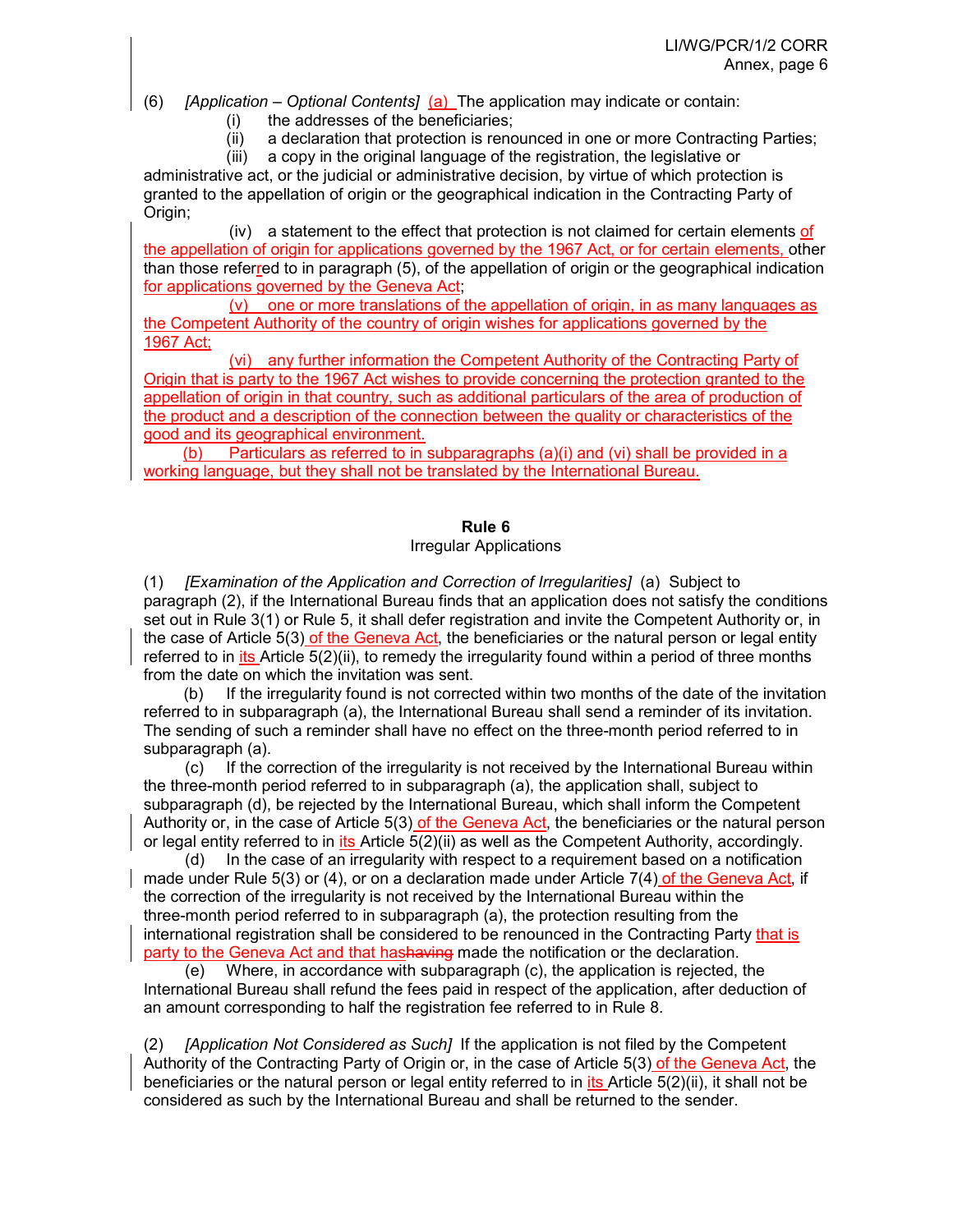#### **Rule 7**

#### Entry in the International Register

(1) *[Registration]* (a) Where the International Bureau finds that the application satisfies the conditions set out in Rules 3(1) and 5, it shall enter the appellation of origin or the geographical indication in the International Register.

 (b) Where the application is also governed by the Lisbon Agreement or the 1967 Act, the International Bureau shall enter the appellation of origin in the International Register if it finds that the application satisfies the conditions set out in Rules 3(1) and 5 of the Regulations that apply in respect of the Lisbon Agreement or the 1967 Act.

(be) The International Bureau shall indicate per Contracting Party whether the international registration is governed by this the Geneva Act or by the Lisbon Agreement of October 31, 1958, or the 1967 Act.

### (2) *[Contents of the Registration]* The international registration shall contain or indicate:

- (i) all the particulars given in the application;
- (ii) the language in which the International Bureau received the application;
- (iii) the number of the international registration;
- (iv) the date of the international registration.

(3) *[Certificate and Notification]* The International Bureau shall:

(i) send a certificate of international registration to the Competent Authority of the Contracting Party of Origin or, in the case of Article 5(3) of the Geneva Act, to the beneficiaries or the natural person or legal entity referred to in its Article  $5(2)(ii)$  that requested the registration; and

(ii) notify the international registration to the Competent Authority of each Contracting Party.

(4) *[Implementation of Article 31(1) of the Geneva Act]* (a) In case of the ratification of, or accession to, the Genevathis Act by a State that is party to the Lisbon Agreement or the 1967 Act, Rules 5(2) to (4) shall apply *mutatis mutandis* with regard to international registrations or appellations of origin effective under the Lisbon Agreement or the 1967 Act in respect of that State. The International Bureau shall verify with the Competent Authority concerned any modifications to be made, in view of the requirements of Rules  $3(1)$  and  $5(2)$  to  $(4)$ , for the purpose of their registration under thisthe Geneva Act:

> (i) in view of the requirements of Rules 3(1) and 5(2) upon ratification of, or accession to, the Geneva Act; and

(ii) in view of the requirements of Rule 5(3) and (4), upon notification of the requirement of Rule 5(3) or (4) to the Director General by a Contracting Party that is party to the Geneva Act.

The International Bureau shalland notify international registrations thus effected to all other Contracting Parties that are party to the Geneva Act. Modifications shall be subject to payment of the fee specified in Rule 8(1)(ii).

(b) Any declaration of refusal or notification of invalidation issued by a Contracting Party that is party to the Geneva Act and also party to the Lisbon Agreement or the 1967 Act shall remain effective under thisthe Geneva Act in respect of an international registration for which the Contracting Party is party to the 1967 Act while also being party to the Geneva Act, unless the Contracting Party notifies a withdrawal of refusal under Article 16 of the Geneva Act or a statement of grant of protection under Article 18 of the Geneva Act.

 (c) Where subparagraph (b) does not apply, any Contracting Party of the Geneva Act that is also party to the Lisbon Agreement or the 1967 Act shall, upon receipt of a notification under subparagraph (a), continue to protect the appellation of origin concerned thenceforth also under thisthe Geneva Act, unless the Contracting Party indicates otherwise within the time period specified in Article 5(3) of the 1967 Act and, for its remainder, in Article 15(1) of the Geneva Act. Any period granted under Article 5(6) of the Lisbon Agreement or the 1967 Act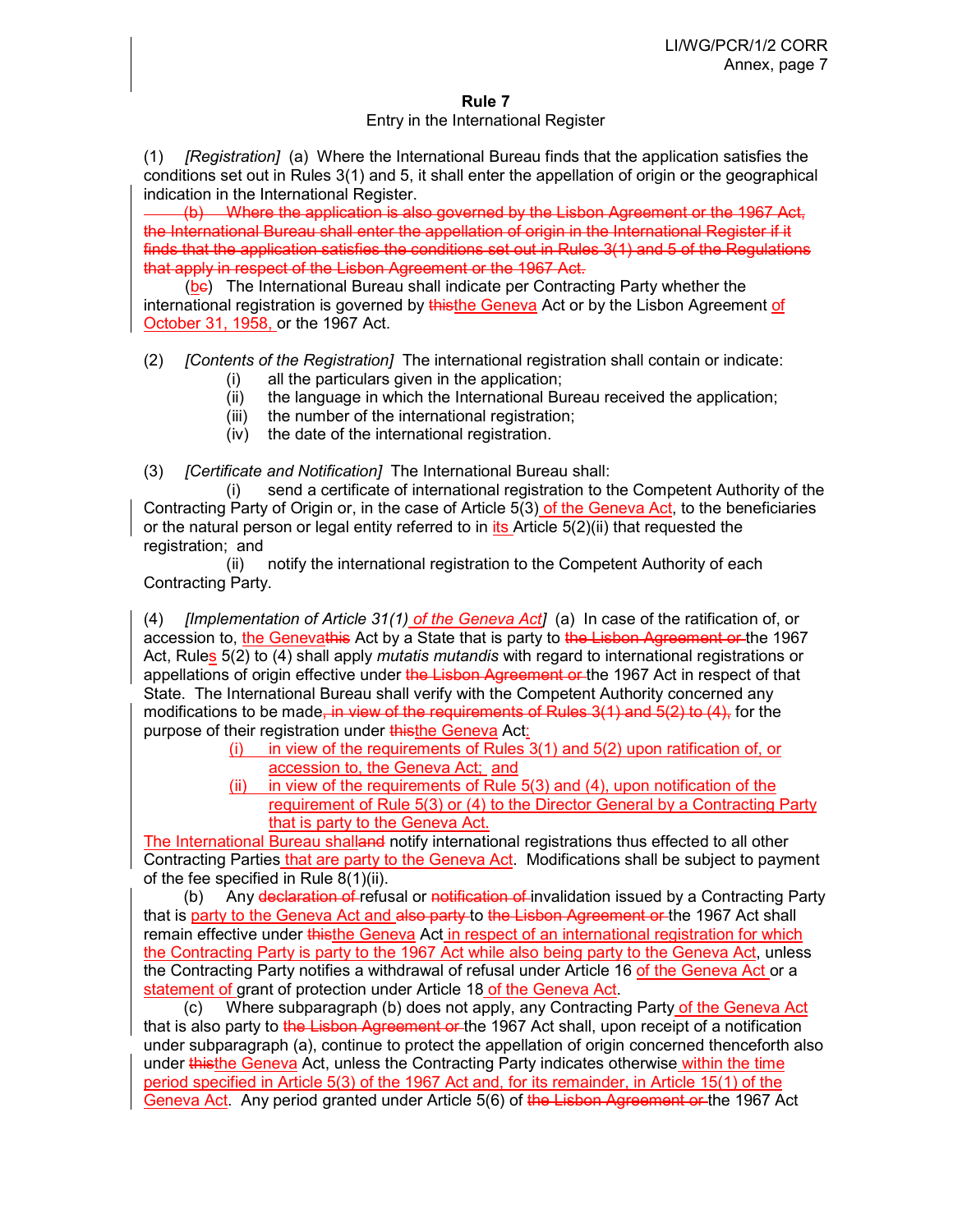and still effective at the time the notification under subparagraph (a) is received shall, for its remainder, be subject to the provisions of Article 17 of the Geneva Act.

### **Rule 7***bis*

Date of the International Registration and of Its Effects

(1) *[Date of International Registration for an Application Filed by a Contracting Party of Origin That Is Party to the 1967 Act Without Being Party to the Geneva Act]* (a) Subject to subparagraph (b), the date of the international registration for an application filed under the 1967 Act shall be the date on which the application was received by the International Bureau.

(b) Where the application does not contain all the following particulars:

(i) the Contracting Party of Origin;

(ii) the Competent Authority presenting the application;

(iii) the details identifying the beneficiaries;

(iv) the appellation of origin for which international registration is sought;

(v) the good or goods to which the appellation of origin applies;

the date of the international registration shall be the date on which the last of the missing particulars is received by the International Bureau.

(2) *[Date of Effects for International Registration Effected Upon an Application Filed Under the 1967 Act by a Contracting Party of Origin That Is Party to the 1967 Act Without Being Party to the Geneva Act]* (a) Subject to subparagraph (b), an appellation of origin that is the subject of an international registration effected upon an application filed under the 1967 Act shall, in each Contracting Party that is party to the 1967 Act and that has not declared in accordance with Article 5(3) of the 1967 Act that it cannot ensure the protection of the appellation of origin, or that has sent to the International Bureau a statement of grant of protection in accordance with Rule 12, be protected from the date of the international registration.

(b) A Contracting Party that is party to the 1967 Act may, in a declaration, notify the Director General that, in accordance with its legislation, a registered appellation of origin referred to in subparagraph (a) is protected from a date that is mentioned in the declaration, which date shall however not be later than the date of expiry of the period of one year referred to in Article 5(3) of the 1967 Act.

(3) *[Date of Effects for International Registration Effected Upon an Application Filed Under the 1967 Act by a Contracting Party of Origin That Is Party to the 1967 Act Following Its Ratification of, or Accession to, the Geneva Act]* (a) Following the ratification of, or accession to, the Geneva Act by a Contracting Party of Origin that is party to the 1967 Act, an appellation of origin that is the subject of an international registration effected upon an application filed under the 1967 Act shall, subject to subparagraph (b) and to Rule 6(1)(d), in each Contracting Party that is party to the Geneva Act without being party to the 1967 Act and that has not declared in accordance with Article 15 of the Geneva Act that it cannot ensure the protection of the appellation of origin, or that has sent to the International Bureau a statement of grant of protection in accordance with Article 18 of the Geneva Act, be protected from the date on which the ratification of, or accession to, the Geneva Act by the Contracting Party of Origin becomes effective or, in the case of Rule 16(2), from the date on which a withdrawal of the renunciation becomes effective.

(b) A Contracting Party that is party to the Geneva Act may, in a declaration, notify the Director General that, in accordance with its legislation, a registered appellation of origin referred to in subparagraph (a) is protected from a date that is mentioned in the declaration, which date shall however not be later than the date of expiry of the period of one year referred to in Rule 9(1)(b) in accordance with Article 15(1)(a) of the Geneva Act.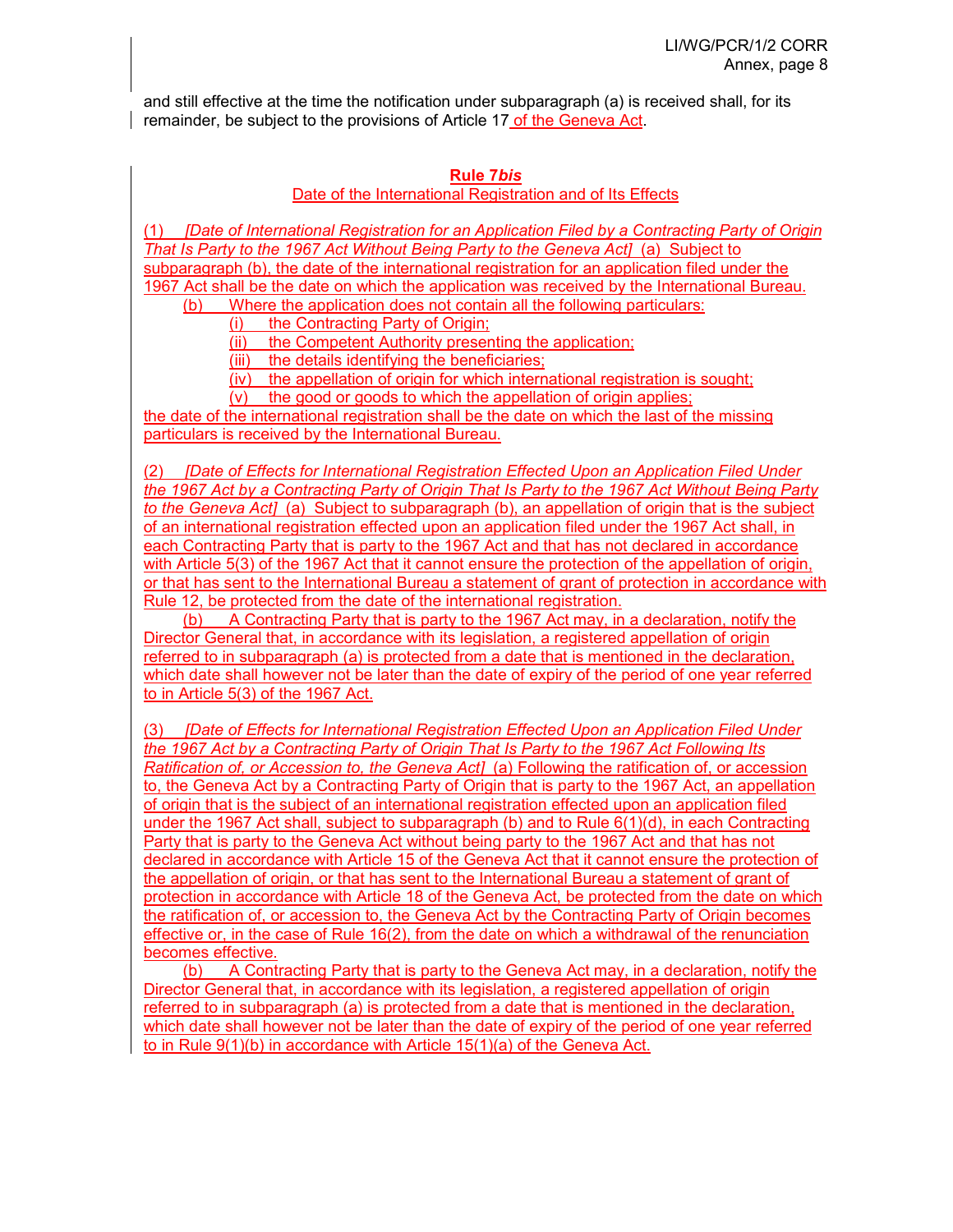#### **Rule 8**  Fees

(1) [Amount of Fees] The International Bureau shall collect the following fees<sup>3</sup>, payable in Swiss francs:

|       | fee for international registration                                | $\cdots$ |
|-------|-------------------------------------------------------------------|----------|
| (॥)   | fee for each modification of an international registration        | $\cdots$ |
| (111) | fee for providing an extract from the International Register      | $\cdots$ |
| (iv)  | fee for providing an attestation or any other written information | $\cdots$ |
|       | concerning the contents of the International Register             |          |
| (V)   | individual fees as referred to in paragraph (2).                  | .        |

(2) *[Establishment of the Amount of Individual Fees for Applications Governed by the Geneva*  Act] (a) Where a Contracting Party that is party to the Geneva Act makes a declaration as referred to in Article 7(4) of the Geneva Act that it wants to receive an individual fee in relation to an application governed by the Geneva Act, as referred to in that provision, the amount of such fee shall be indicated in the currency used by the Competent Authority.

 (b) Where the fee is indicated in the declaration referred to in subparagraph (a) in a currency other than Swiss currency, the Director General shall, after consultation with the Competent Authority of the Contracting Party, establish the amount of the fee in Swiss currency on the basis of the official exchange rate of the United Nations.

(c) Where, for more than three consecutive months, the official exchange rate of the United Nations between the Swiss currency and the currency in which the amount of an individual fee has been indicated by a Contracting Party is higher or lower by at least 5 per cent than the last exchange rate applied to establish the amount of the fee in Swiss currency, the Competent Authority of that Contracting Party may ask the Director General to establish a new amount of the fee in Swiss currency according to the official exchange rate of the United Nations prevailing on the day preceding the day on which the request is made. The Director General shall proceed accordingly. The new amount shall be applicable as from a date which shall be fixed by the Director General, provided that such date is between one and two months after the date of the publication of the said amount on the website of the Organization.

 (d) Where, for more than three consecutive months, the official exchange rate of the United Nations between the Swiss currency and the currency in which the amount of an individual fee has been indicated by a Contracting Party is lower by at least 10 per cent than the last exchange rate applied to establish the amount of the fee in Swiss currency, the Director General shall establish a new amount of the fee in Swiss currency according to the current official exchange rate of the United Nations. The new amount shall be applicable as from a date which shall be fixed by the Director General, provided that such date is between one and two months after the date of the publication of the said amount on the web site of the Organization.

(3) *[Crediting of Individual Fees for Applications Governed by the Geneva Act to the Accounts of the Contracting Parties Concerned That Are Party to the Geneva Act]* Any individual fee paid to the International Bureau in respect of a Contracting Party that is party to the Geneva Act shall be credited to the account of that Contracting Party with the International Bureau within the month following the month in the course of which the recording of the international registration for which that fee has been paid was effected.

(4) *[Obligation to Use Swiss Currency]* All payments made under these Regulations to the International Bureau shall be in Swiss currency irrespective of the fact that, where the fees are paid through the Competent Authority, such Competent Authority may have collected those fees in another currency.

-<br>3

The amounts of the fees are to be decided by the Assembly.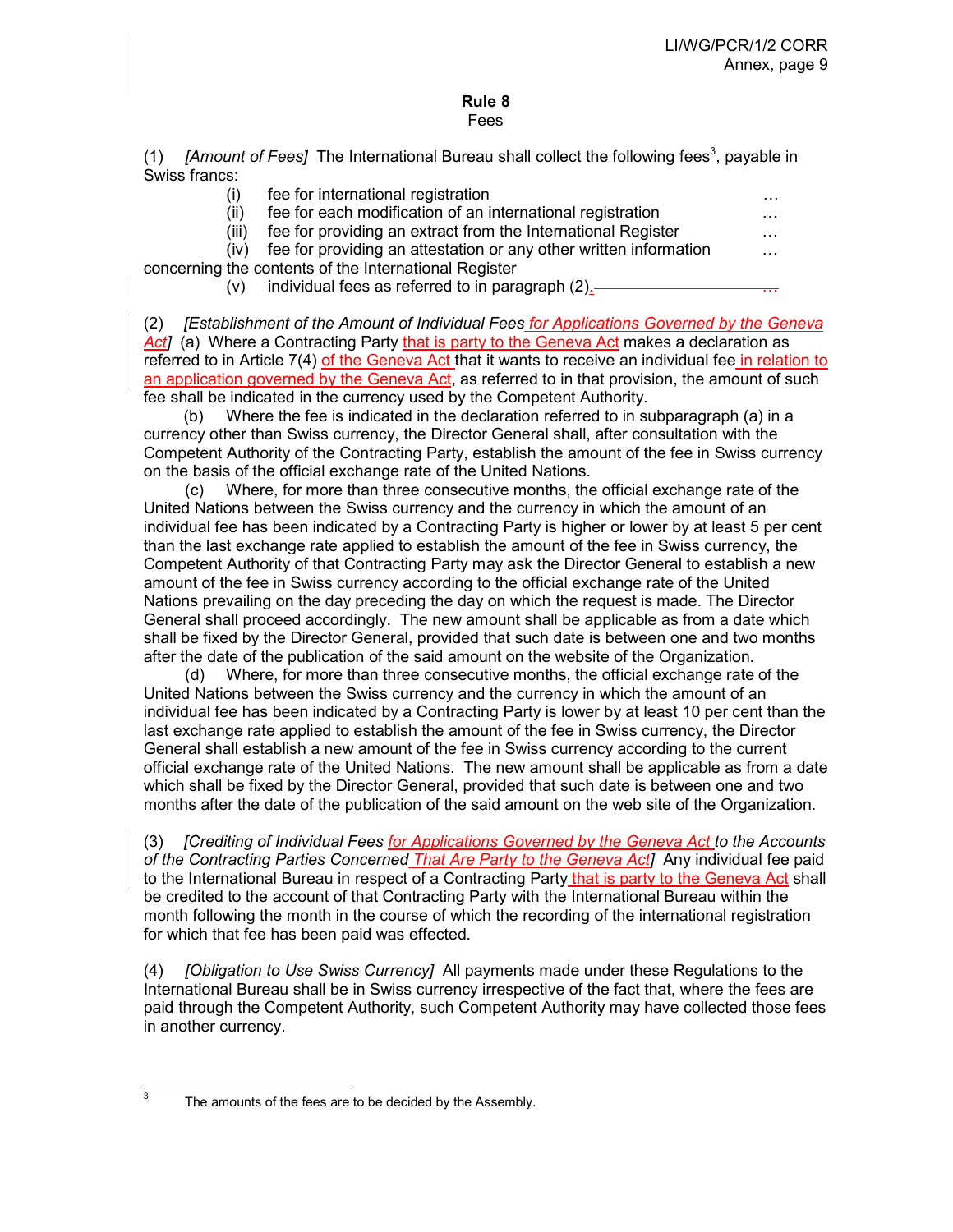(5) *[Payment]* (a) Subject to subparagraph (b), the fees shall be paid directly to the International Bureau.

(b) The fees payable in connection with an application may be paid through the Competent Authority if the Competent Authority accepts to collect and forward such fees and the beneficiaries so wish. Any Competent Authority which accepts to collect and forward such fees shall notify that fact to the Director General.

(6) *[Modes of Payment]* Fees shall be paid to the International Bureau in accordance with the Administrative Instructions.

(7) *[Indications Accompanying the Payment]* At the time of the payment of any fee to the International Bureau, an indication must be given of the appellation of origin or the geographical indication concerned and the purpose of the payment.

(8) *[Date of Payment]* (a) Subject to subparagraph (b), any fee shall be considered to have been paid to the International Bureau on the day on which the International Bureau receives the required amount.

(b) Where the required amount is available in an account opened with the International Bureau and that Bureau has received instructions from the holder of the account to debit it, the fee shall be considered to have been paid to the International Bureau on the day on which the International Bureau receives an application or a request for the recording of a modification.

(9) *[Change in the Amount of the Fees]* Where the amount of any fee is changed, the amount valid on the date on which the fee was received by the International Bureau shall be applicable.

### **Chapter III Refusal and Other Actions in Respect of International Registration**

### **Rule 9**

#### **Refusal**

(1) *[Notification to the International Bureau]* (a) A refusal shall be notified to the International Bureau by the Competent Authority of the concerned Contracting Party and shall be signed by that Competent Authority.

 (b) The refusal shall be notified within a period of one year from the receipt of the notification of international registration under Article 5(2) of the 1967 Act or under the Article 6(4) of the Geneva Act. In the case of Article 29(4) of the Geneva Act, this time limit may be extended by another year.

(2) *[Contents of the Notification of Refusal]* A notification of refusal shall indicate or contain:

(i) the Competent Authority notifying the refusal;

(ii) the number of the relevant international registration, preferably accompanied by further information enabling the identity of the international registration to be confirmed, such as the denomination constituting the appellation of origin or the indication constituting the geographical indication;

(iii) the grounds on which the refusal is based:

 $(iv)$  where the refusal is based on the existence of a prior right, as referred to in Article 13, the essential particulars of that prior right and, in particular, if it is constituted by a national, regional or international trademark application or registration, the date and number of such application or registration, the priority date (where appropriate), the name and address of the holder, a reproduction of the trademark, together with the list of relevant goods and services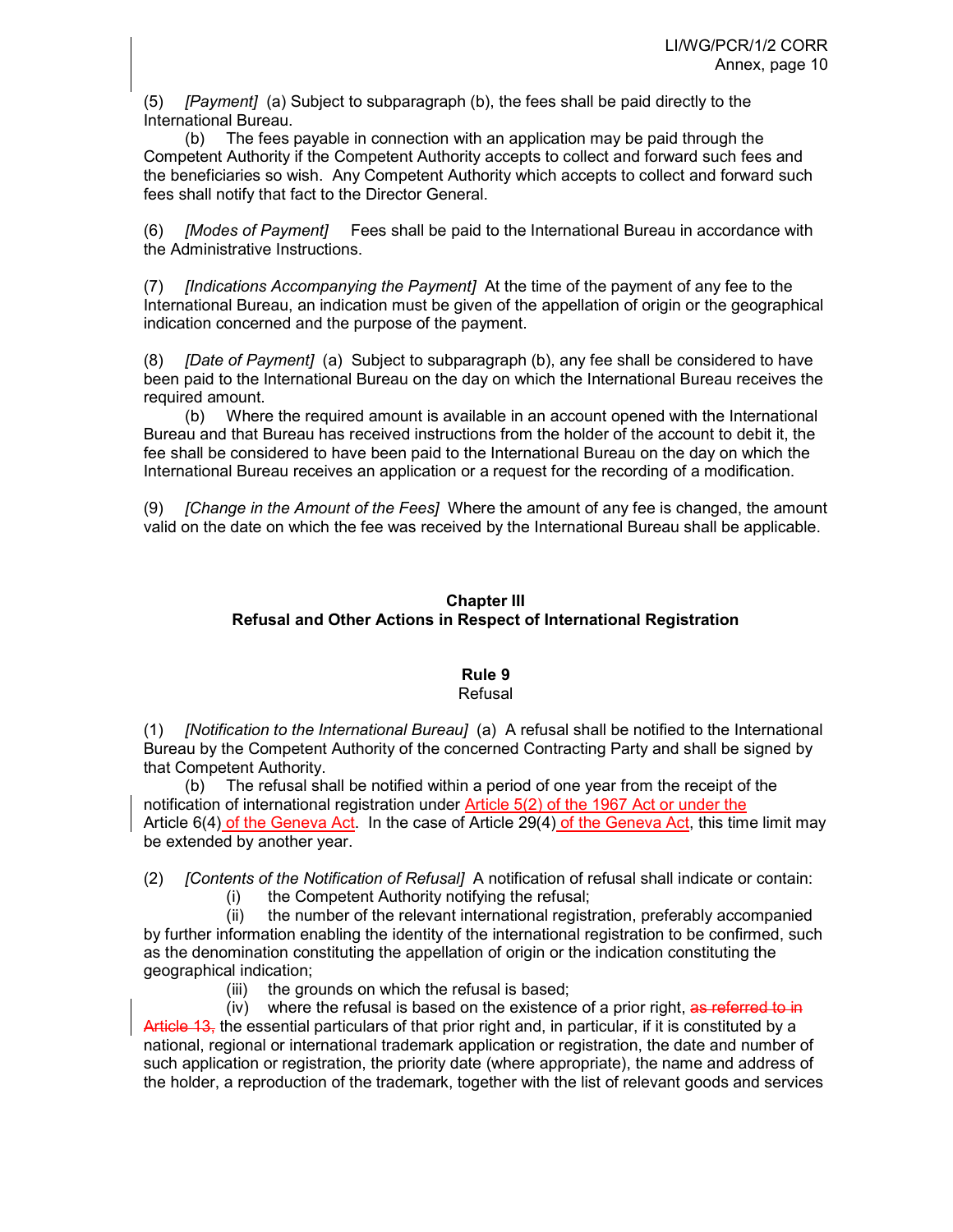given in the trademark application or registration, it being understood that the list may be submitted in the language of the said application or registration;

(v) where the refusal concerns only certain elements of the appellation of origin, or the geographical indication, an indication of the elements that it concerns;

(vi) the judicial or administrative remedies available to contest the refusal, together with the applicable time limits.

(3) *[Entry in the International Register and Notifications by the International Bureau]* Subject to Rule 10(1), the International Bureau shall enter in the International Register any refusal, together with the date on which the notification of refusal was sent to the International Bureau, and shall communicate a copy of the notification of refusal to the Competent Authority of the Contracting Party of Origin or, in the case of Article 5(3) of the Geneva Act, the beneficiaries or the natural person or legal entity referred to in its Article  $5(2)(ii)$  as well as the Competent Authority of the Contracting Party of Origin.

### **Rule 10**

### Irregular Notification of Refusal

(1) *[Declaration Notification of Refusal Not Considered as Such]* (a) A notification of refusal shall not be considered as such by the International Bureau:

(i) if it does not indicate the number of the international registration concerned, unless other information given in the declarationnotification enables the registration to be identified without ambiguity;

(ii) if it does not indicate any ground for refusal;

(iii) if it is sent to the International Bureau after the expiry of the relevant time limit referred to in Rule 9(1);

(iv) if it is not notified to the International Bureau by the Competent Authority.

(b) Where subparagraph (a) applies, the International Bureau shall inform the Competent Authority that submitted the notification of refusal that the refusal is not considered as such by the International Bureau and has not been entered in the International Register, shall state the reasons therefore and shall, unless it is unable to identify the international registration concerned, communicate a copy of the notification of refusal to the Competent Authority of the Contracting Party of Origin or, in the case of Article 5(3) of the Geneva Act, the beneficiaries or the natural person or legal entity referred to in its Article  $5(2)$ (ii) as well as the Competent Authority of the Contracting Party of Origin.

(2) *[Irregular NotificationDeclaration]* If the notification of refusal contains an irregularity other than those referred to in paragraph (1), the International Bureau shall nevertheless enter the refusal in the International Register and shall communicate a copy of the notification of refusal to the Competent Authority of the Contracting Party of Origin or, in the case of Article 5(3) of the Geneva Act, the beneficiaries or the natural person or legal entity referred to in its Article 5(2)(ii) as well as the Competent Authority of the Contracting party of Origin. At the request of that Competent Authority or, in the case of Article 5(3) of the Geneva Act, the beneficiaries or the natural person or legal entity referred to in its Article 5(2)(ii), the International Bureau shall invite the Competent Authority that submitted the notification of refusal to regularize the notification without delay.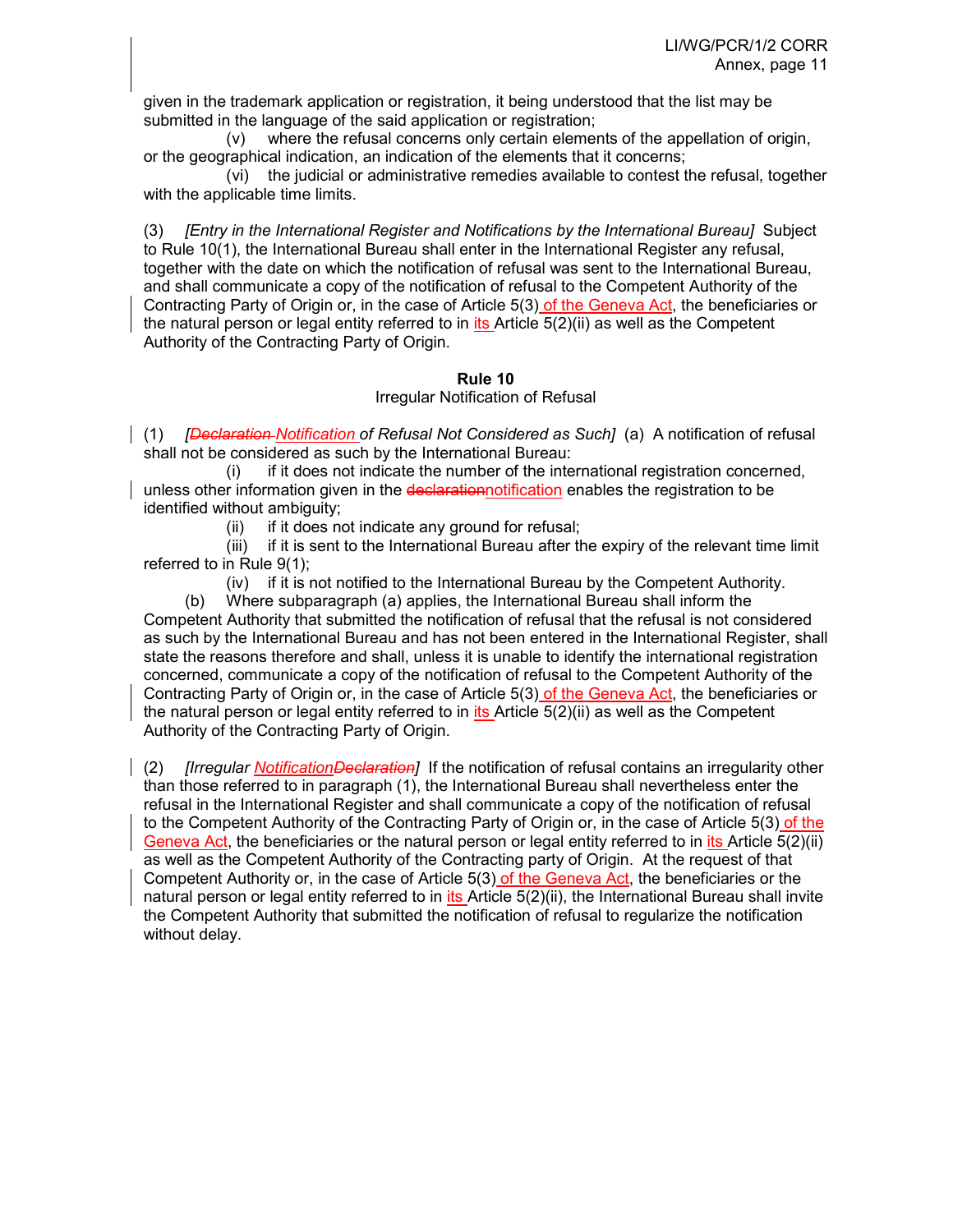#### **Rule 11**

#### Withdrawal of Refusal

(1) *[Notification to the International Bureau]* A refusal may be withdrawn, in part or in whole, at any time by the Competent Authority that notified it. The withdrawal of a refusal shall be notified to the International Bureau by the relevant Competent Authority and shall be signed by such authority.

(2) *[Contents of the Notification]* The notification of withdrawal of a refusal shall indicate:

(i) the number of the international registration concerned, preferably accompanied by other information enabling the identity of the international registration to be confirmed, such as the denomination constituting the appellation of origin or the indication constituting the geographical indication;

(ii) the reason for the withdrawal and, in case of a partial withdrawal, the particulars referred to in Rule 9(2)(v);

(iii) the date on which the refusal was withdrawn.

(3) *[Entry in the International Register and Notifications by the International Bureau]* The International Bureau shall enter in the International Register any withdrawal referred to in paragraph (1) and shall communicate a copy of the notification of withdrawal to the Competent Authority of the Contracting Party of Origin or, in the case of Article 5(3) of the Geneva Act, the beneficiaries or the natural person or legal entity referred to in its Article 5(2)(ii) as well as the Competent Authority of the Contracting Party of Origin.

### **Rule 12**

### Notification of Grant of Protection

(1) *[Optional Statement of Grant of Protection]* (a) A The Competent Authority of a Contracting Party which does not refuse the effects of an international registration may, within the time limit referred to in Rule 9(1), send to the International Bureau a statement confirming that protection is granted to the appellation of origin, or the geographical indication, that is the subject of an international registration.

- (b) The statement of grant of protection shall indicate:
	- (i) the Competent Authority of the Contracting Party making the statement;

(ii) the number of the international registration concerned, preferably accompanied by other information enabling the identity of the international registration to be confirmed, such as the denomination constituting the appellation of origin, or the indication

- constituting the geographical indication; and
	- (iii) the date of the statement.

(2) *[Optional Statement of Grant of Protection Following a Refusal]* (a) Where a Competent Authority that has previously submitted a notification of refusal wishes to withdraw that refusal, it may, instead of notifying the withdrawal of refusal in accordance with Rule 11(1), send to the International Bureau a statement to the effect that protection is granted to the relevant appellation of origin or geographical indication.

(b) The statement of grant of protection shall indicate:

(i) the Competent Authority of the Contracting Party making the statement;

(ii) the number of the international registration concerned, preferably

accompanied by other information enabling the identity of the international registration to be confirmed, such as the denomination constituting the appellation of origin, or the indication constituting the geographical indication;

(iii) the reason for the withdrawal and, in case of a grant of protection that amounts to a partial withdrawal of refusal, the particulars referred to in Rule  $9(2)(v)$ ; and

(iv) the date on which protection was granted.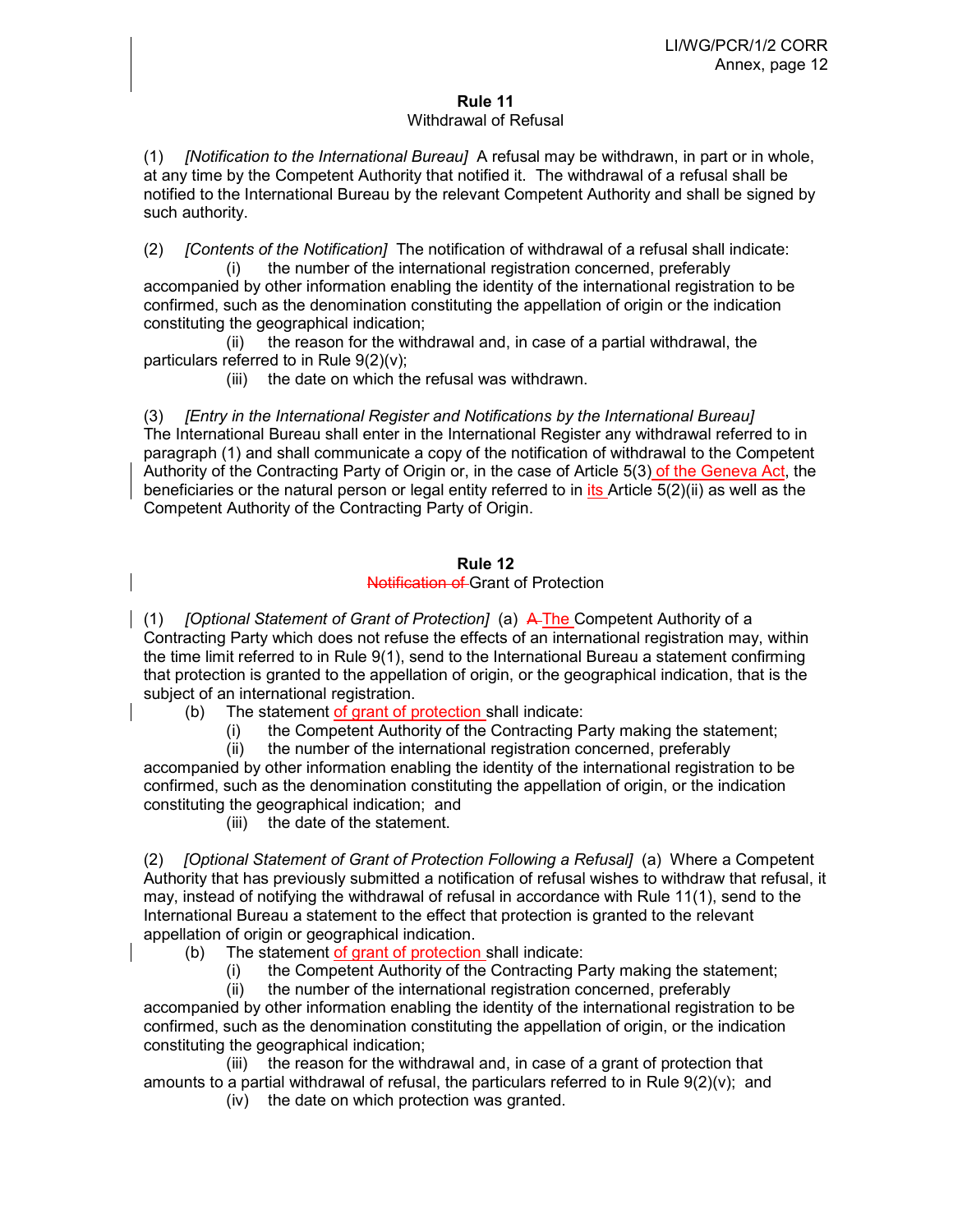(3) *[Entry in the International Register and Notifications by the International Bureau]* The International Bureau shall enter in the International Register any statement of grant of protection referred to in paragraphs (1) or (2) and communicate a copy of such statement to the Competent Authority of the Contracting Party of Origin or, in the case of Article 5(3) of the Geneva Act, the beneficiaries or the natural person or legal entity referred to in its Article 5(2)(ii) as well as the Competent Authority of the Contracting Party of Origin.

### **Rule 13**

Notification of Invalidation of the Effects of an International Registration in a Contracting Party

(1) *[Notification of Invalidation to the International Bureau]* Where the effects of an international registration are invalidated in a Contracting Party, in whole or in part, and the invalidation is no longer subject to appeal, the Competent Authority of the concerned Contracting Party shall transmit to the International Bureau a notification of invalidation. The notification shall indicate or contain:

(i) the number of the international registration concerned, preferably accompanied by other information enabling the identity of the international registration to be confirmed, such as the denomination constituting the appellation of origin, or the indication constituting the geographical indication;

- (ii) the authority that pronounced the invalidation;
- (iii) the date on which the invalidation was pronounced;
- (iv) where the invalidation is partial, the particulars referred to in Rule  $9(2)(v)$ ;
- (v) the grounds on the basis of which the invalidation was pronounced;

(vi) a copy of the decision that invalidated the effects of the international

registration.

(2) *[Entry in the International Register and Notifications by the International Bureau]* The International Bureau shall enter the invalidation in the International Register together with the particulars referred to in items (i) to (v) of paragraph (1) and shall communicate a copy of the notification to the Competent Authority of the Contracting Party of Origin or, in the case of Article 5(3) of the Geneva Act, the beneficiaries or the natural person or legal entity referred to in its Article  $5(2)$ (ii) as well as the Competent Authority of the Contracting Party of Origin.

#### **Rule 14**

#### Notification of Transitional Period Granted to Third Parties

(1) *[Notification to the International Bureau]* Where a third party has been granted a defined period of time in which to terminate the use of a registered appellation of origin, or a registered geographical indication, in a Contracting Party, in accordance with Article 5(6) of the 1967 Act or Article 17(1) of the Geneva Act, the Competent Authority of that Contracting Party shall notify the International Bureau accordingly. The notification shall be signed by that Authority and shall indicate:

the number of the international registration concerned, preferably accompanied by other information enabling the identity of the international registration to be confirmed, such as the denomination constituting the appellation of origin, or the indication constituting the geographical indication;

(ii) the identity of the third party concerned;

(iii) the period granted to the third party, preferably accompanied by information about the scope of the use during the transitional period;

(iv) the date from which the defined period begins, it being understood that the date may not be later than one year and three months from the receipt of the notification of international registration under Article 5(2) of the 1967 Act or Article 6(4) of the Geneva Act or,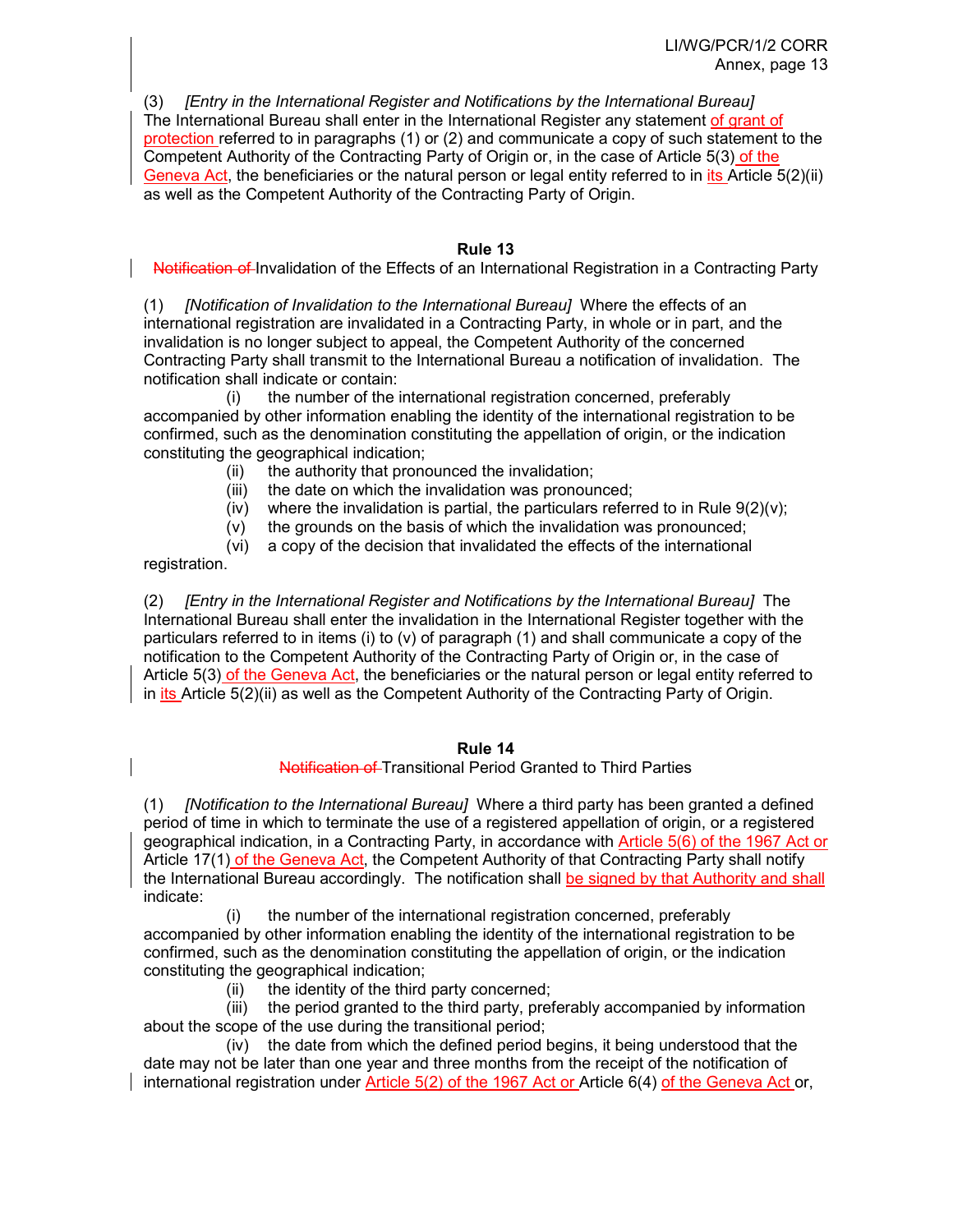in the case of Article 29(4) of the Geneva Act, no later than two years and three months from such receipt.

(2) *[Desirable Duration Under Article 17 of the Geneva Act]* The duration of the period granted to a third party under Article 17 of the Geneva Act shall not be longer than 15 years, it being understood that the period may depend on the specific situation of each case and that a period longer than ten years would be exceptional.

(3) *[Entry in the International Register and Notifications by the International Bureau]* Subject to the notification referred to in paragraph (1) being sent by the Competent Authority to the International Bureau before the date referred to in paragraph (1)(iv), the International Bureau shall enter such notification in the International Register together with the particulars shown therein and shall communicate a copy of the notification to the Competent Authority of the Contracting Party of Origin or, in the case of Article 5(3) of the Geneva Act, the beneficiaries or the natural person or legal entity referred to in its Article  $5(2)(ii)$  as well as the Competent Authority of the Contracting Party of Origin.

## **Rule 15**

### **Modifications**

(1) *[Permissible Modifications]* The following modifications may be recorded in the International Register:

(i) the addition or deletion of a beneficiary or some beneficiaries;

(ii) a modification of the names or addresses of the beneficiaries;

(iii) a modification of the limits of the geographical area of production or the geographical area of origin of the good or goods to which the appellation of origin, or the geographical indication, applies;

(iv) a modification relating to the legislative or administrative act, the judicial or administrative decision, or the registration referred to in Rule 5(2)(a)(vii);

(v) a modification relating to the Contracting Party of Origin that does not affect the geographical area of production or the geographical area of origin of the good or goods to which the appellation of origin, or the geographical indication, applies;

(vi) a modification under Rule 16.

(2) *[Procedure]* (a) A request for entry of a modification referred to in paragraph (1) shall be presented to the International Bureau and shall be signed by the Competent Authority of the Contracting Party of Origin or, in the case of Article 5(3) of the Geneva Act, the beneficiaries or the natural person or legal entity referred to in  $its$  Article  $5(2)(ii)$ , and shall be accompanied by the fee specified in Rule 8.

(b) A request for entry of a modification referred to in paragraph (1) shall, where it concerns a newly established trans-border geographical area of production or geographical area of origin as referred to in Article 1(xiii) of the Geneva Act, be presented to the International Bureau and shall be signed by the commonly designated Competent Authority as referred to in Article 5(4) of the Geneva Act.

(3) *[Entry in the International Register and Notification to the Competent Authorities]* The International Bureau shall enter in the International Register any modification requested in accordance with paragraphs (1) and (2) together with the date of receipt of the request by the International Bureau, confirm the entry to the Competent Authority that requested the modification, and communicate such modification to the Competent Authorities of the other Contracting Parties.

(4) *[Optional Alternative for International Registration Effected Under the Geneva Act]* In the case of Article 5(3) of the Geneva Act, paragraphs (1) to (3) shall apply *mutatis mutandis*, it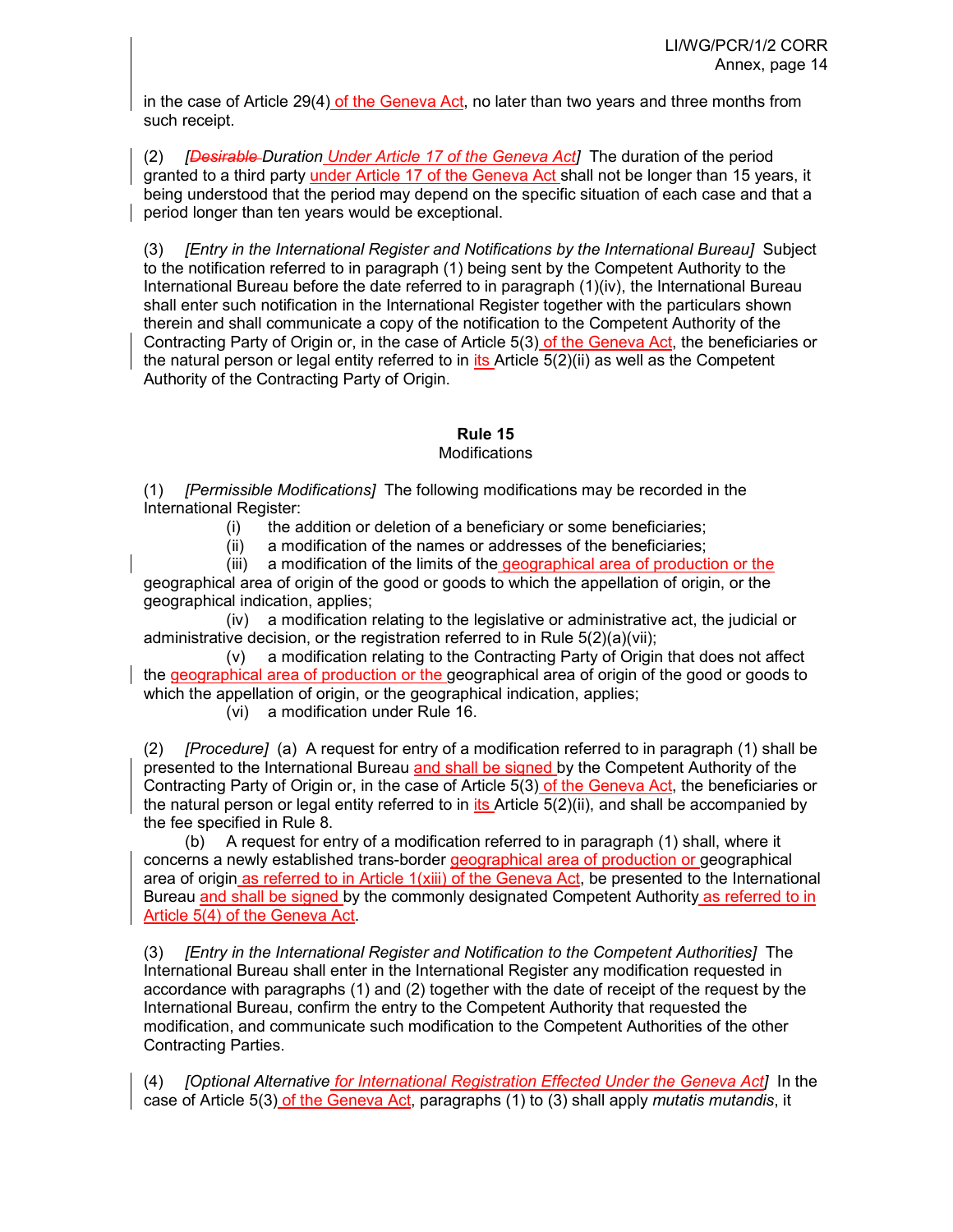being understood that a request from the beneficiaries or from the natural person or legal entity referred to in Article 5(2)(ii) of the Geneva Act must indicate that the change is requested because of a corresponding change to the registration, the legislative or administrative act, or the judicial or administrative decision, on the basis of which the appellation of origin, or the geographical indication, had been granted protection in the Contracting Party of Origin that made a declaration in accordance with Article 5(3) of the Geneva Act; and that the entry of the modification in the International Register shall be confirmed to the concerned beneficiaries or natural person or legal entity by the International Bureau, which shall also inform the Competent Authority of the Contracting Party of Origin that made a declaration in accordance with Article 5(3) of the Geneva Act.

#### **Rule 16**

### Renunciation of Protection

(1) *[Notification to the International Bureau]* The Competent Authority of the Contracting Party of Origin, or, in the case of Article 5(3) of the Geneva Act, the beneficiaries or the natural person or legal entity referred to in its Article 5(2)(ii) or the Competent Authority of the Contracting Party of Origin, may at any time notify the International Bureau that protection of the appellation of origin, or the geographical indication, is renounced, in whole or in part, in respect of one or some of the Contracting Parties. The notification of renunciation of protection shall state the number of the international registration concerned, preferably accompanied by other information enabling the identity of the international registration to be confirmed, such as the denomination constituting the appellation of origin, or the indication constituting the geographical indication and shall be signed by the Competent Authority or, in the case of Article 5(3) of the Geneva Act, the beneficiaries or the natural person or legal entity referred to in its Article 5(2)(ii).

(2) *[Withdrawal of a Renunciation]* Any renunciation, including a renunciation under Rule 6(1)(d), may be withdrawn, in whole or in part, at any time by the Competent Authority of the Contracting Party of Origin or, in the case of Article 5(3) of the Geneva Act, the beneficiaries or the natural person or legal entity referred to in its Article 5(2)(ii) or the Competent Authority of the Contracting Party of Origin, subject to payment of the fee for a modification and, in the case of a renunciation under Rule 6(1)(d), the correction of the irregularity.

(3) *[Entry in the International Register and Notification to the Competent Authorities]* The International Bureau shall enter in the International Register any renunciation of protection referred to in paragraph (1), or any withdrawal of a renunciation referred to in paragraph (2), confirm the entry to the Competent Authority of the Contracting Party of Origin and, in the case of Article 5(3) of the Geneva Act, the beneficiaries or the natural person or legal entity, while also informing the Competent Authority of the Contracting Party of Origin, and shall communicate the entry of such modification in the International Register to the Competent Authorities of each Contracting Party to which the renunciation, or the withdrawal of the renunciation, relates.

(4) *[Application of Rules 9 to 12]* The Competent Authority of a Contracting Party that receives a notification of the withdrawal of a renunciation may notify the International Bureau of the refusal of the effects of the international registration in its territory. The declaration shall be addressed to the International Bureau by such Competent Authority within a period of one year from the date of receipt of the notification by the International Bureau of the withdrawal of the renunciation. Rules 9 to 12 shall apply *mutatis mutandis*.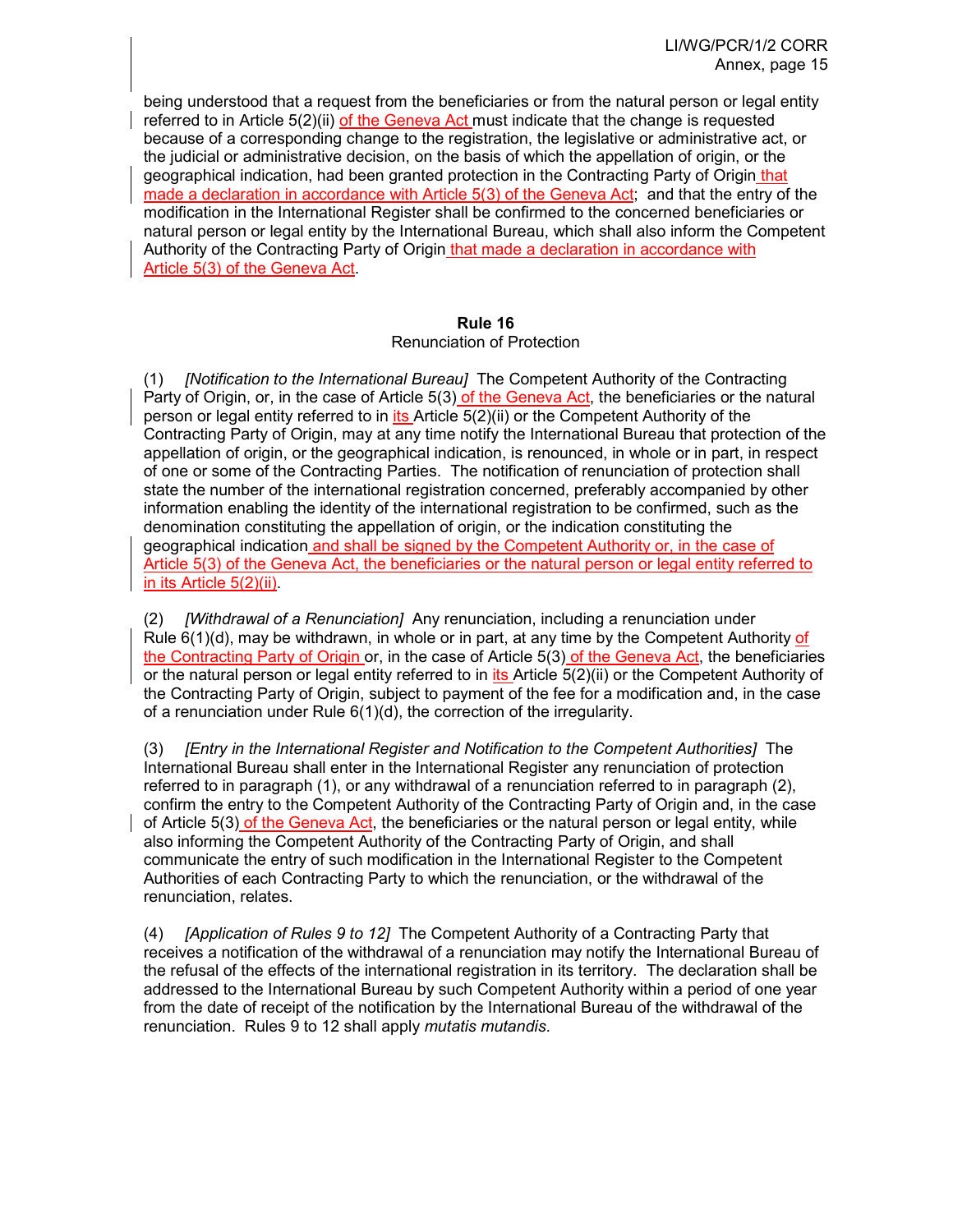#### **Rule 17**

Cancellation of an International Registration

(1) *[Request for Cancellation]* The Competent Authority of the Contracting Party of Origin, or, in the case of Article 5(3) of the Geneva Act, the beneficiaries or the natural person or legal entity referred to in its Article 5(2)(ii) or the Competent Authority of the Contracting Party of Origin, may at any time request the International Bureau to cancel their international registration. The request for cancellation shall state the number of the international registration concerned, preferably accompanied by other information enabling the identity of the international registration to be confirmed, such as the denomination constituting the appellation of origin or the indication constituting the geographical indication and shall be signed by the Competent Authority or, in the case of Article 5(3) of the Geneva Act, the beneficiaries or the natural person or legal entity referred to in its Article 5(2)(ii).

(2) *[Entry in the International Register and Notification to the Competent Authorities]* The International Bureau shall enter in the International Register any cancellation together with the particulars given in the request, confirm the entry to the Competent Authority of the Contracting Party of Origin or, in the case of Article 5(3) of the Geneva Act, the beneficiaries or the natural person or legal entity referred to in its Article 5(2)(ii), while also informing the Competent Authority of the Contracting Party of Origin, and shall communicate the cancellation to the Competent Authorities of the other Contracting Parties.

### **Rule 18**

Corrections Made to the International Register

(1) *[Procedure]* If the International Bureau, acting *ex officio* or at the request of the Competent Authority of the Contracting Party of Origin, finds that the International Register contains an error with respect to an international registration, it shall correct the Register accordingly.

(2) *[Optional Alternative for International Registration Under the Geneva Act]* In the case of Article 5(3) of the Geneva Act, a request under paragraph (1) can also be submitted by the beneficiaries or by the natural person or legal entity referred to in its Article 5(2)(ii). The beneficiaries or the natural person or legal entity shall be notified by the International Bureau of any correction concerning the international registration.

(3) *[Notification of Corrections to the Competent Authorities]* The International Bureau shall notify any correction of the International Register to the Competent Authorities of all Contracting Parties as well as, in the case of Article 5(3) of the Geneva Act, the beneficiaries or the natural person or legal entity referred to in its Article 5(2)(ii).

(4) *[Application of Rules 9 to 12]* Where the correction of an error concerns the appellation of origin or the geographical indication, or the good or goods to which the appellation of origin or the geographical indication applies, the Competent Authority of a Contracting Party has the right to declare that it cannot ensure the protection of the appellation of origin or geographical indication after the correction. The declaration shall be addressed to the International Bureau by such Competent Authority within a period of one year from the date of receipt of the notification by the International Bureau of the correction. Rules 9 to 12 shall apply *mutatis mutandis*.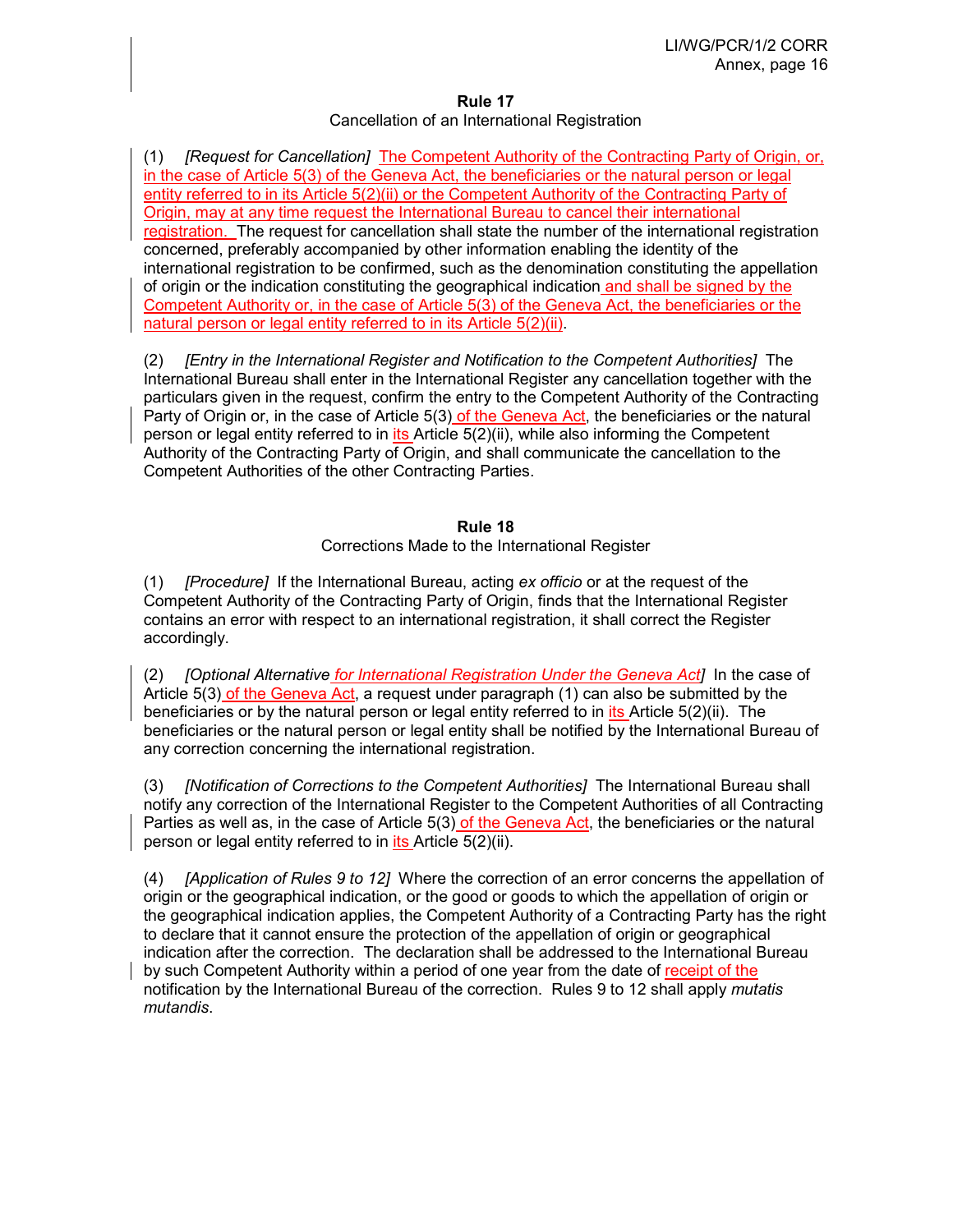#### **Chapter IV Miscellaneous Provisions**

### **Rule 19**

#### **Publication**

The International Bureau shall publish all entries made in the International Register.

#### **Rule 20** Extracts from the International Register and Other Information Provided by the International Bureau

(1) *[Information on the Contents of the International Register]* Extracts from the International Register or any other information on the contents of the Register shall be provided by the International Bureau to any person so requesting, on payment of the fee specified in Rule 8.

(2) *[Communication of Provisions, Decisions or the Registration Under Which an Appellation of Origin or a Geographical Indication Is Protected]* (a) Any person may request from the International Bureau a copy in the original language of the provisions, the decisions or the registration referred to in Rule 5(2)(a)(vii), on payment of the fee specified in Rule 8.

(b) Where such documents have already been communicated to the International Bureau, the latter shall transmit without delay a copy to the person who has made the request.

(c) If such a document has never been communicated to the International Bureau, the latter shall request a copy of it from the Competent Authority of the Contracting Party of Origin and shall transmit the document, on receipt, to the person who has made the request.

### **Rule 21**

#### **Signature**

Where the signature of a Competent Authority is required under these Regulations, such signature may be printed or replaced by the affixing of a facsimile or an official seal.

#### **Rule 22**

Date of Dispatch of Various Communications

Where the notifications referred to in Rules 9(1), 14(1), 16(4) and 18(4) are communicated through a postal service, the date of dispatch shall be determined by the postmark. If the postmark is illegible or missing, the International Bureau shall treat the communication concerned as if it had been sent 20 days before the date on which it was received. Where such notifications are sent through a mail delivery service, the date of dispatch shall be determined by the information provided by such delivery service on the basis of the details of the mailing as recorded by it. Such notifications may also be communicated by facsimile or by electronic means, as provided for in the Administrative Instructions.

### **Rule 23**

Modes of Notification by the International Bureau

(1) *[Notification of the International Registration]* The notification of the international registration, referred to in Rule  $7(3)$ (ii), or the notification of the withdrawal of a renunciation referred to in Rule 16(3), or the notification of the correction of any error referred to in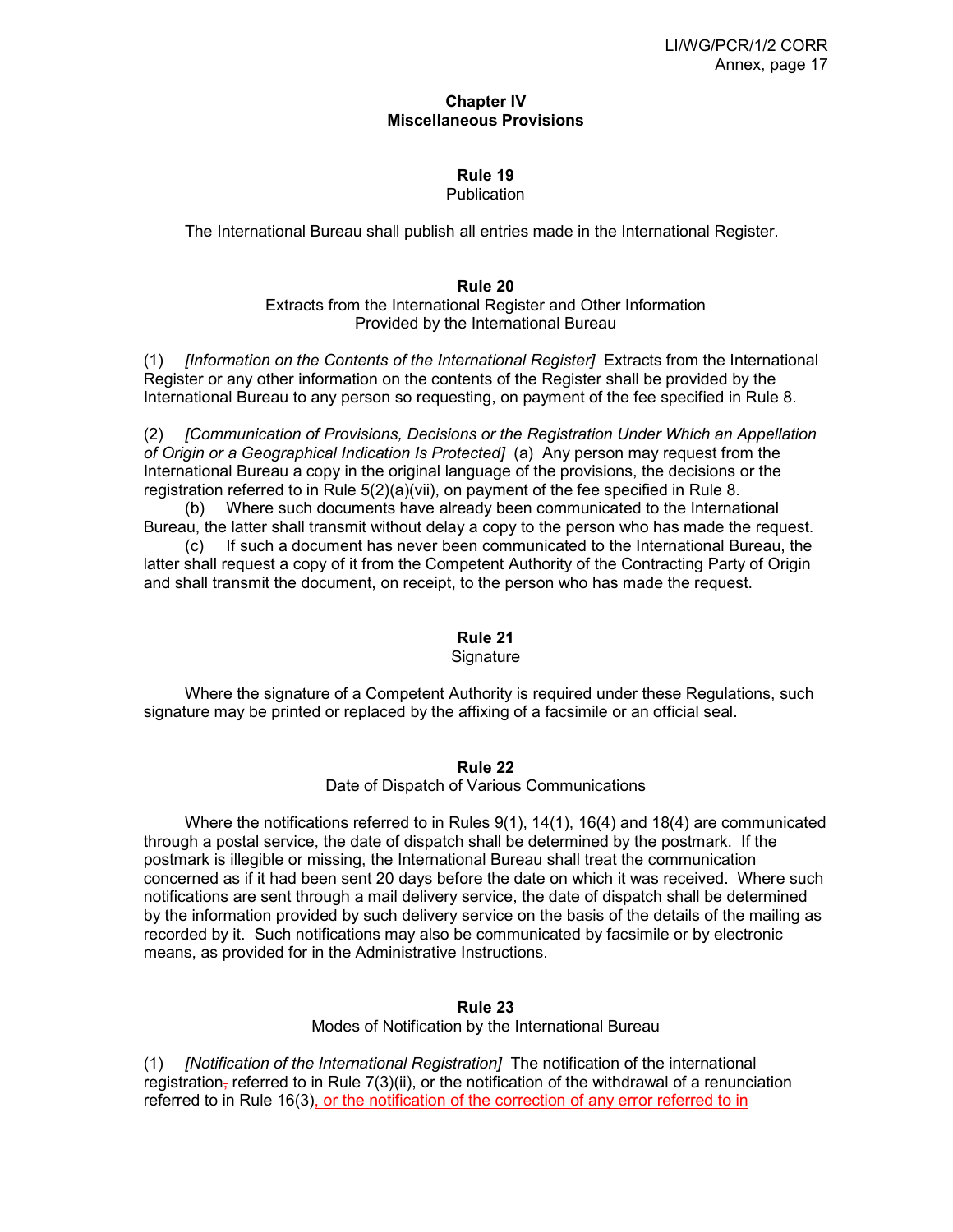Rule 18(3), shall be addressed by the International Bureau to the Competent Authority of each Contracting Party concerned by any means enabling the International Bureau to establish the date on which the notification was received, as provided for in the Administrative Instructions.

(2) *[Other Notifications]* Any other notification by the International Bureau referred to in these Regulations shall be addressed to the Competent Authorities by any means enabling the International Bureau to establish that the notification has been received.

### **Rule 24**

### Administrative Instructions

(1) *[Establishment of Administrative Instructions; Matters Governed by Them]* (a) The Director General shall establish Administrative Instructions and may modify them. Before establishing or modifying the Administrative Instructions, the Director General shall consult the Competent Authorities of the Contracting Parties which have direct interest in the proposed Administrative Instructions or their proposed modification.

(b) The Administrative Instructions shall deal with matters in respect of which these Regulations expressly refer to such Instructions and with details in respect of the application of these Regulations.

(2) *[Supervision by the Assembly]* The Assembly may invite the Director General to modify any provision of the Administrative Instructions and the Director General shall act upon any such invitation.

(3) *[Publication and Effective Date]* (a) The Administrative Instructions and any modification thereof shall be published.

(b) Each publication shall specify the date on which the published provisions become effective. The dates may be different for different provisions, provided that no provision may be declared effective prior to its publication.

(4) *[Conflict with the Act or These Regulations]* In the case of conflict between, on the one hand, any provision of the Administrative Instructions and, on the other hand, any provision of the Act or these Regulations, the latter shall prevail*.* 

#### **Rule 25**

#### Entry into Force; Transitional Provisions

(1) *[Entry into Force]* These Regulations shall enter into force on [*date of entry into force of the Geneva Act or date of implementation of the Geneva Act*], and shall, as from that date, replace the Regulations under the 1967 Act for the Protection of Appellations of Origin and Their International Registration as in force on January 1, 2016 (hereinafter referred as "the Regulations under the Agreement").

(2) *[Transitional Provisions]* Notwithstanding paragraph (1),

(i) an application which was received by the International Bureau before [*date of entry into force of the Geneva Act or date of implementation of the Geneva Act*], shall to the extent that it conforms to the requirements of the Regulations under the 1967 Act, be deemed to conform to the applicable requirements for the purposes of Rule 7;

(ii) a communication of refusal, withdrawal of refusal, statement of grant of protection, notification of invalidation of effects of an international registration in a Contracting Party, transitional period granted to third parties, modification, renunciation of protection, cancellation of an international registration which was received by the International Bureau before [*date of entry into force of the Geneva Act or date of implementation of the Geneva Act*], shall to the